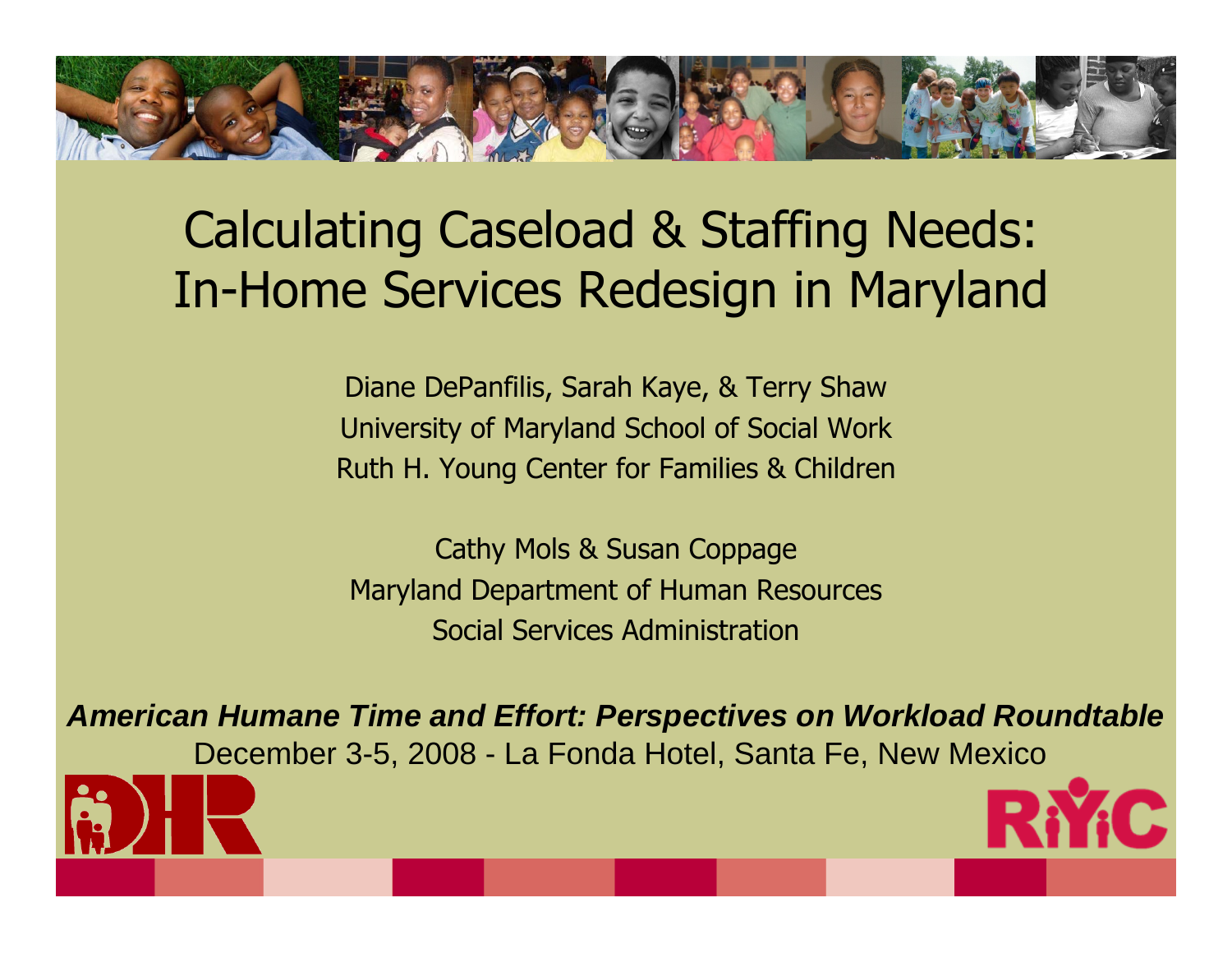# Why is this important?

- $\bullet$  Caseload size may impact:
	- –– The quality of child welfare services
	- –The outcomes of child welfare services
	- –The retention of child welfare staff



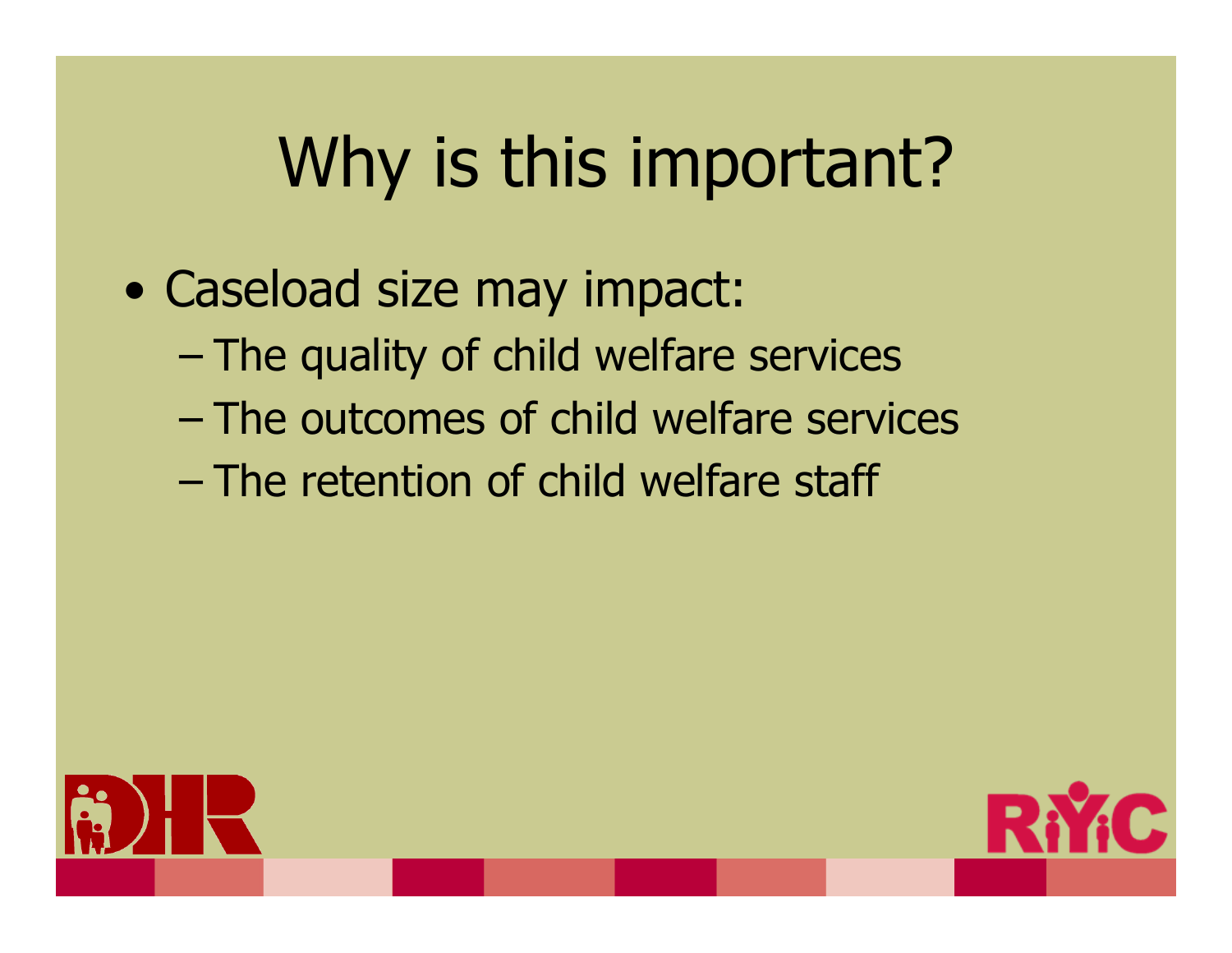# What prompted this initiative?

#### **Mandate from the Child Welfare Accountability Act of 2006:**

- (A) THE SECRETARY AND THE SECRETARY OF BUDGET AND MANAGEMENT SHALL ENSURE THAT SUFFICIENT NUMBERS OF QUALIFIED CHILD WELFARE STAFF, AS SPECIFIED IN ARTICLE 88A, § 3A OF THE CODE, ARE HIRED AND RETAINED IN ORDER TO ACHIEVE CASELOAD RATIOS IN CHILD WELFARE SERVICES CONSISTENT WITH THE CHILD WELFARE LEAGUE OF AMERICA CASELOAD STANDARDS.
- (B) THE DEPARTMENT, IN CONSULTATION WITH AN APPROPRIATE ENTITY WITH EXPERTISE IN CHILD WELFARE SERVICES CASELOAD RATIOS, SHALL DEVELOP A METHODOLOGY TO CALCULATE CASELOAD RATIOS IN CHILD WELFARE SERVICES FOR THE STATE.
- (C) THE DEPARTMENT SHALL ENTER INTO A WRITTEN CONTRACT WITH AN ENTITY THAT HAS EXPERTISE IN CHILD WELFARE SERVICES CASELOAD RATIOS TO ANNUALLY REVIEW THE CALCULATION OF CASELOAD RATIOS USED BY THE DEPARTMENT.



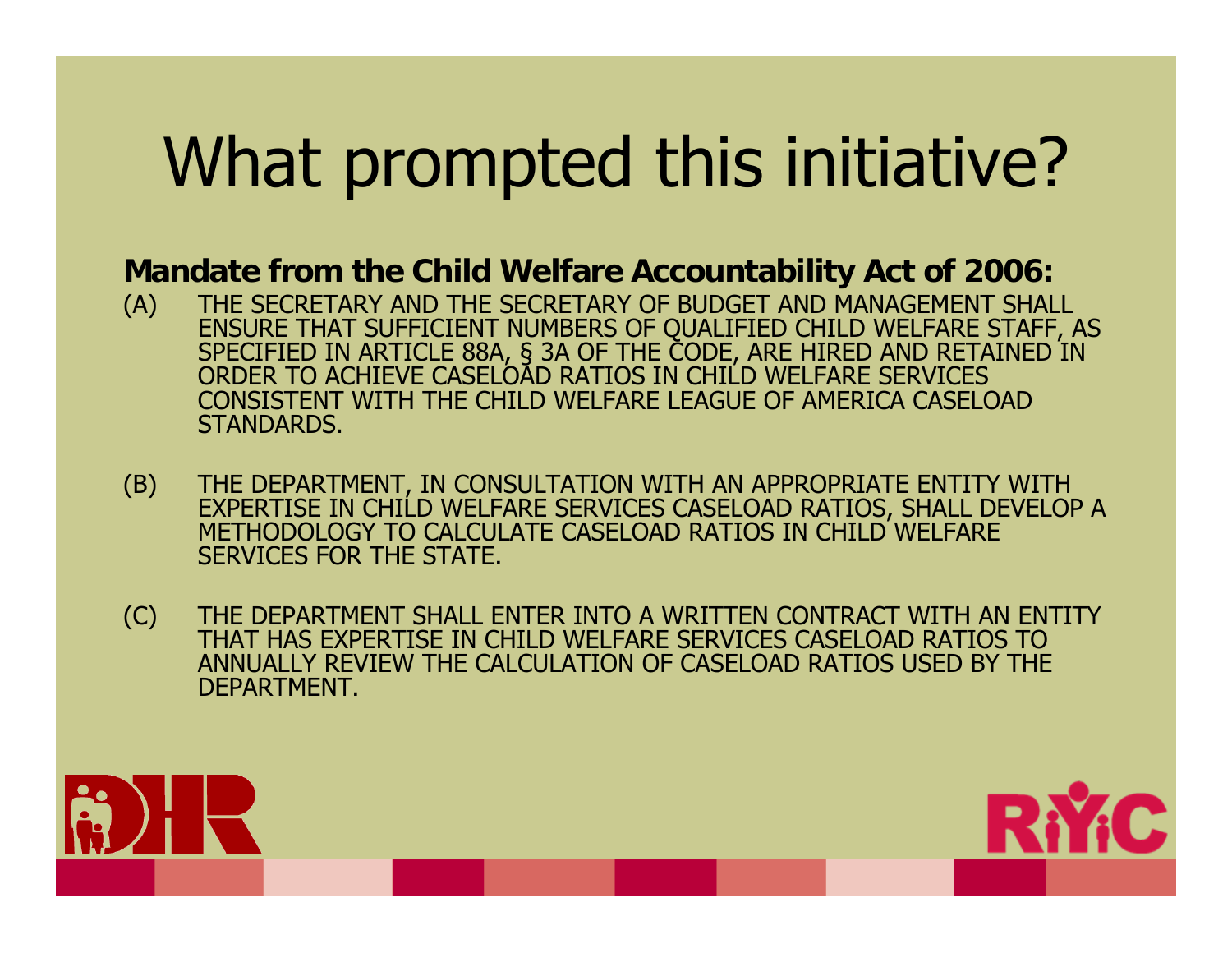#### What else prompted this initiative?

- $\bullet$  Reasonable caseload sizes in Maryland will support achievement of Place Matters goals
	- –– Interest in having appropriate caseloads in anticipation of finalizing Maryland's Family Centered Practice Model



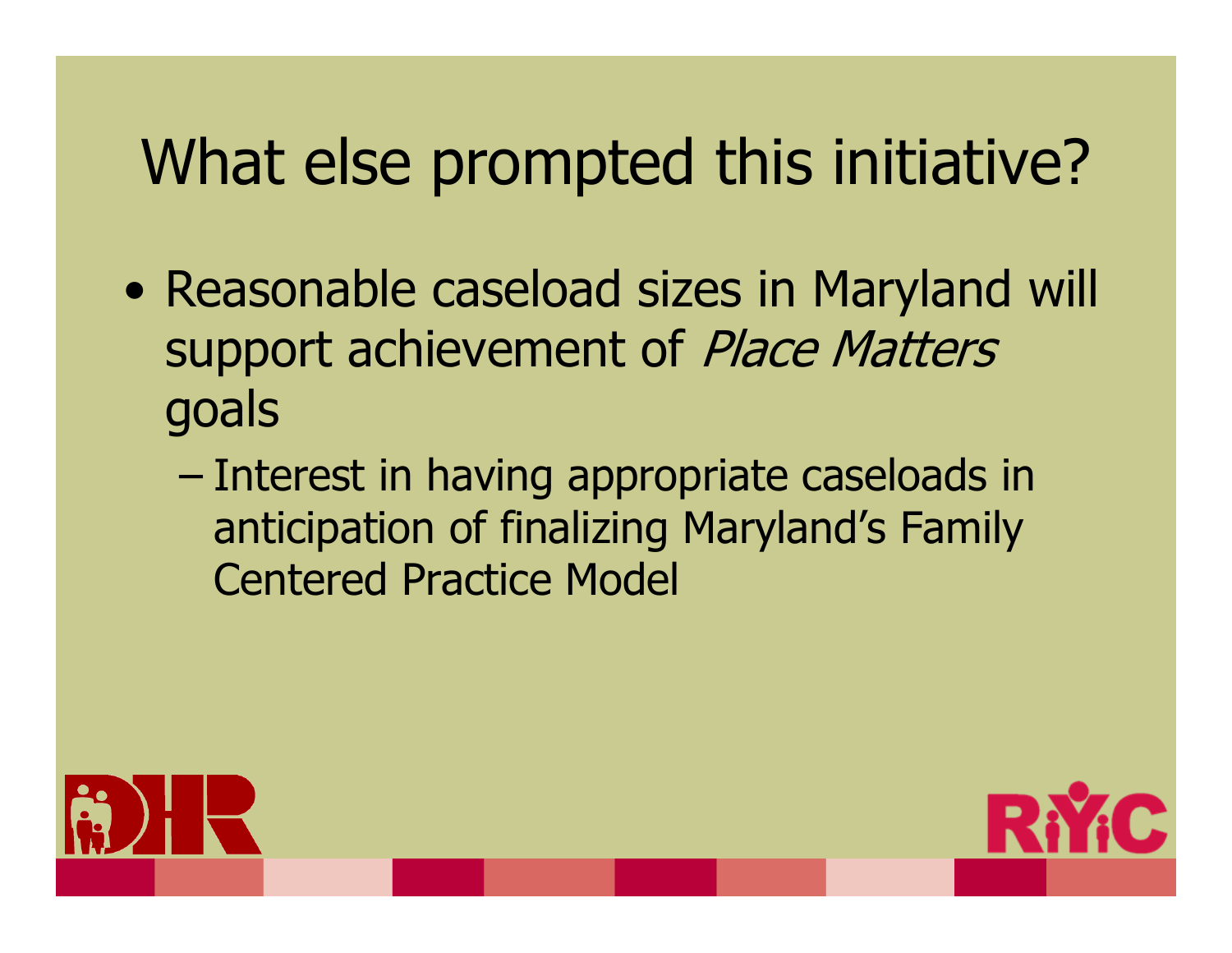

### PLACE MATTERS

#### Nothing Matters More to a Child Than a Place to Call Home



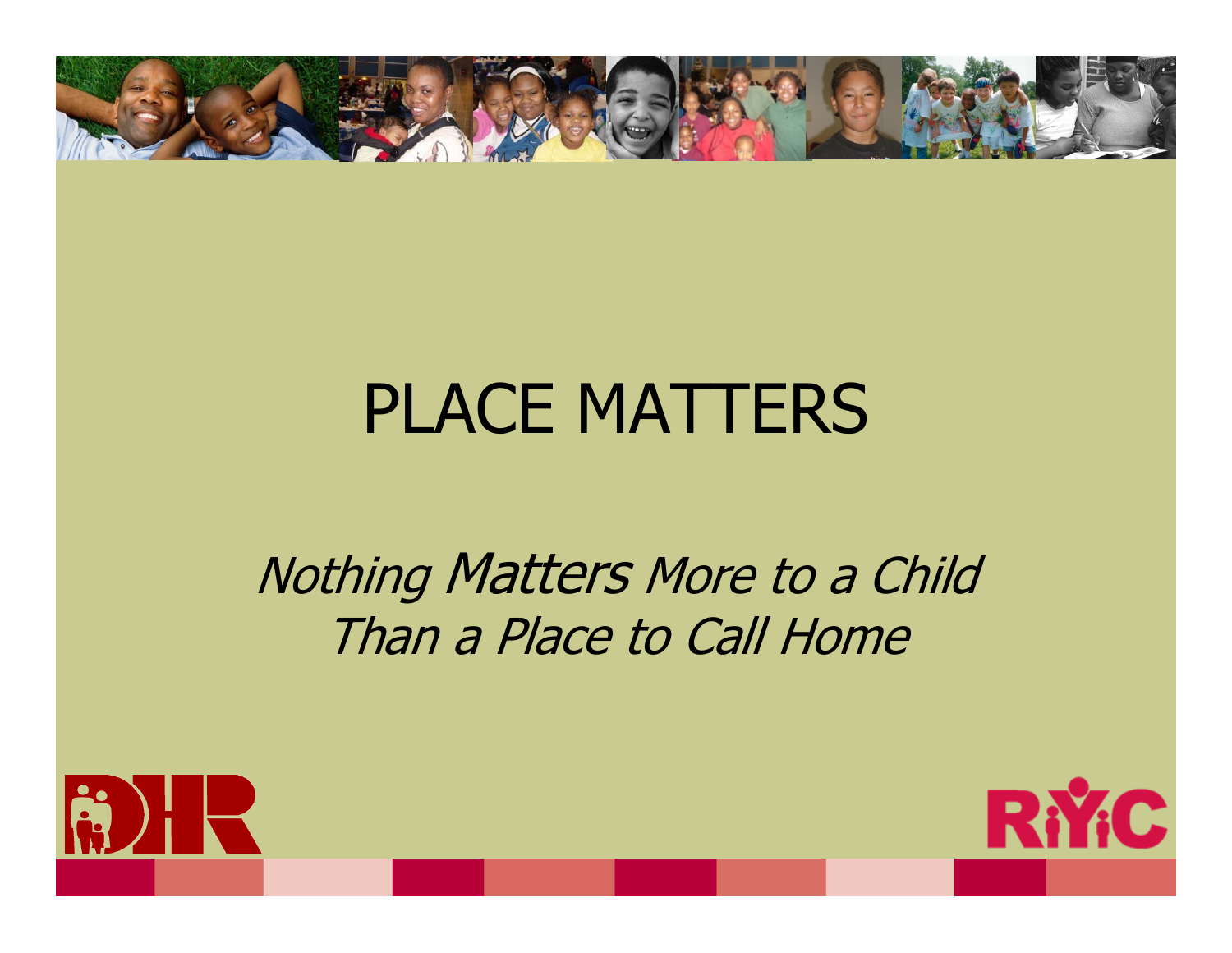### THE FOCUS

#### Family Children deserve a family

#### **Safety** Children need to be safe and protected

#### **Permanency** Children need to be with families.

#### Well-being Children need care, guidance, and support.



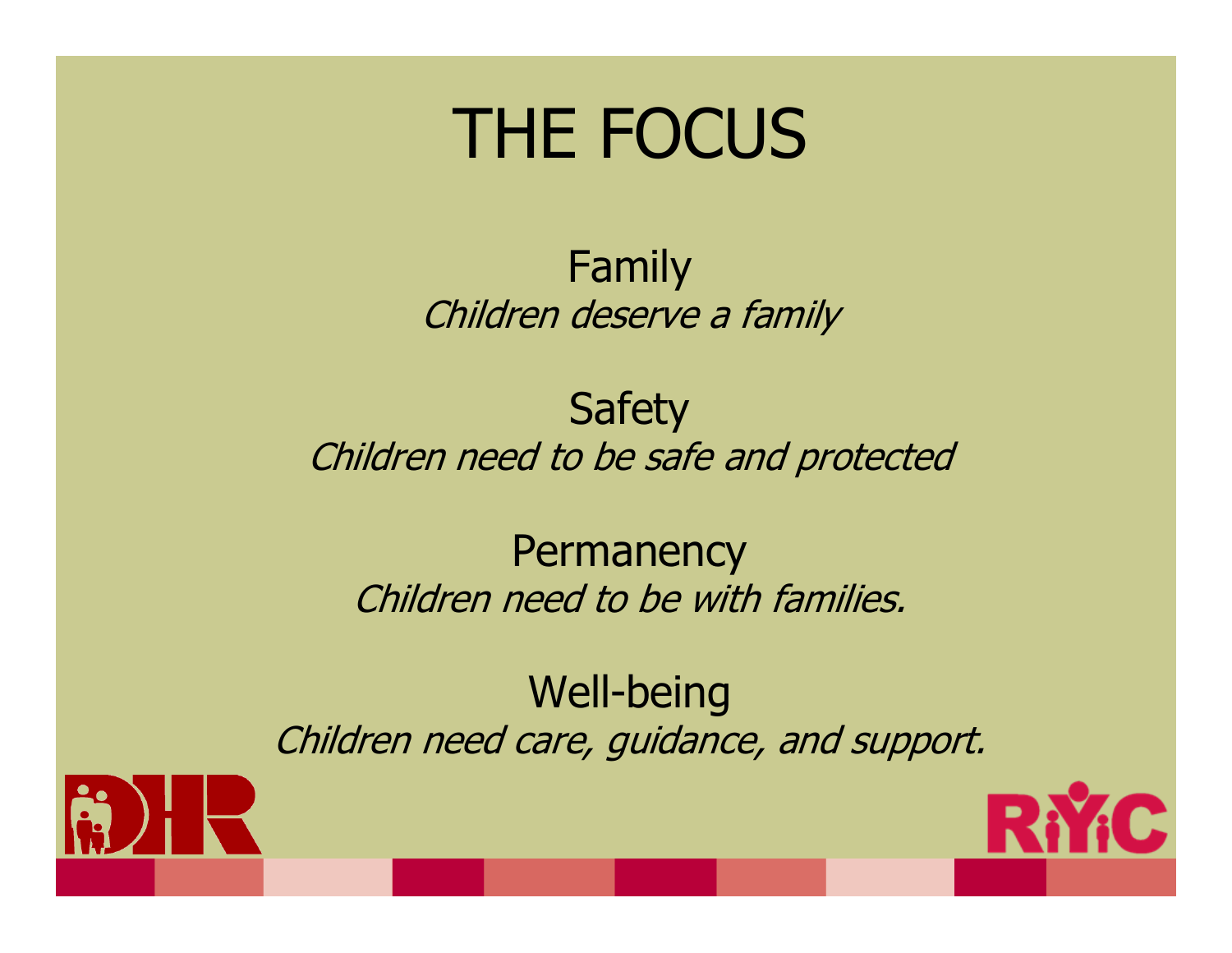## Place Matters Goals

- $\bullet$ • Keep children in families first
- Maintain children in their communities
- Reduce reliance on out of home care
- $\bullet$ • Minimize the length of stay
- $\bullet$ • Manage with data and redirect resources



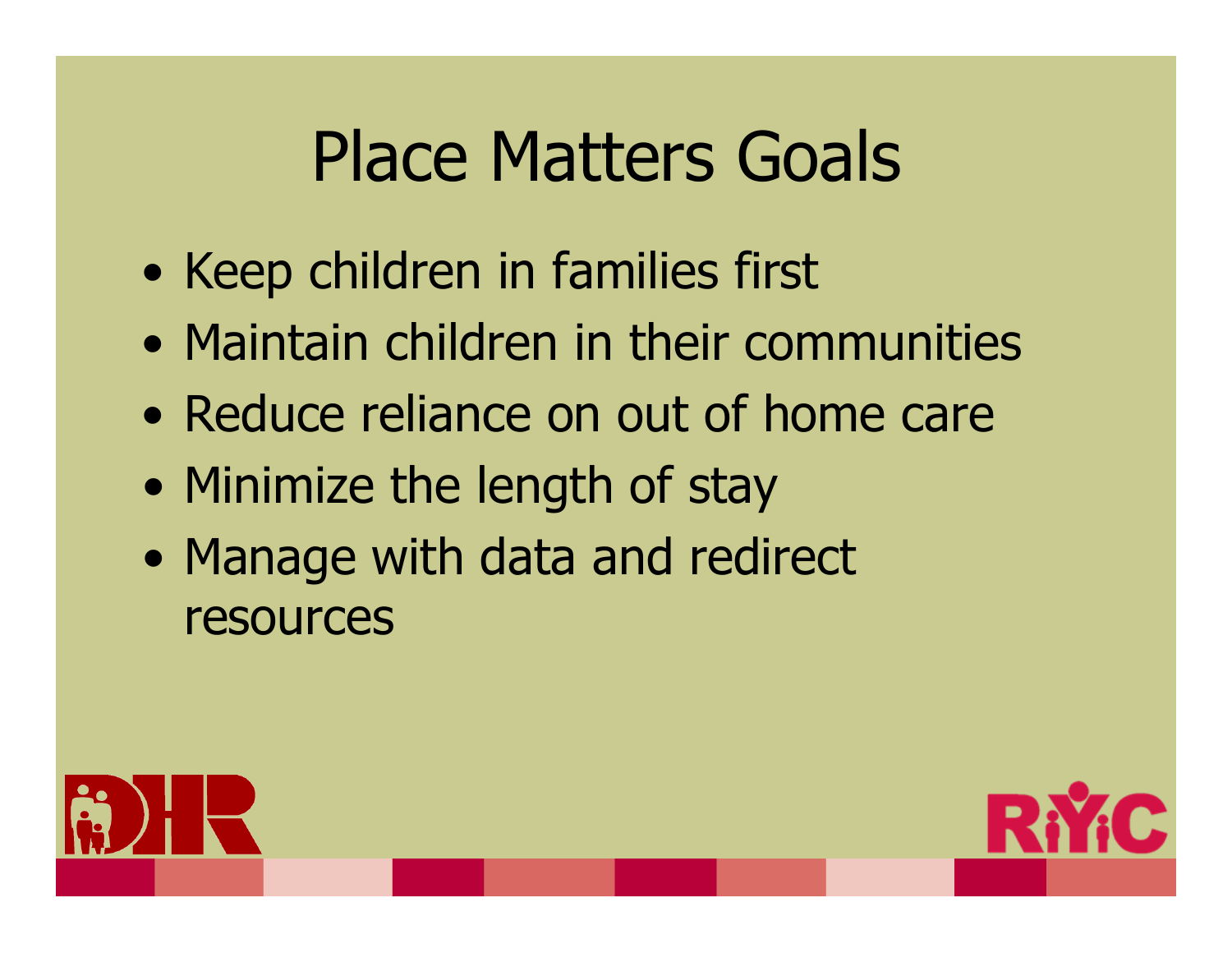### Place Matters Key Elements



**Family Centered Practice**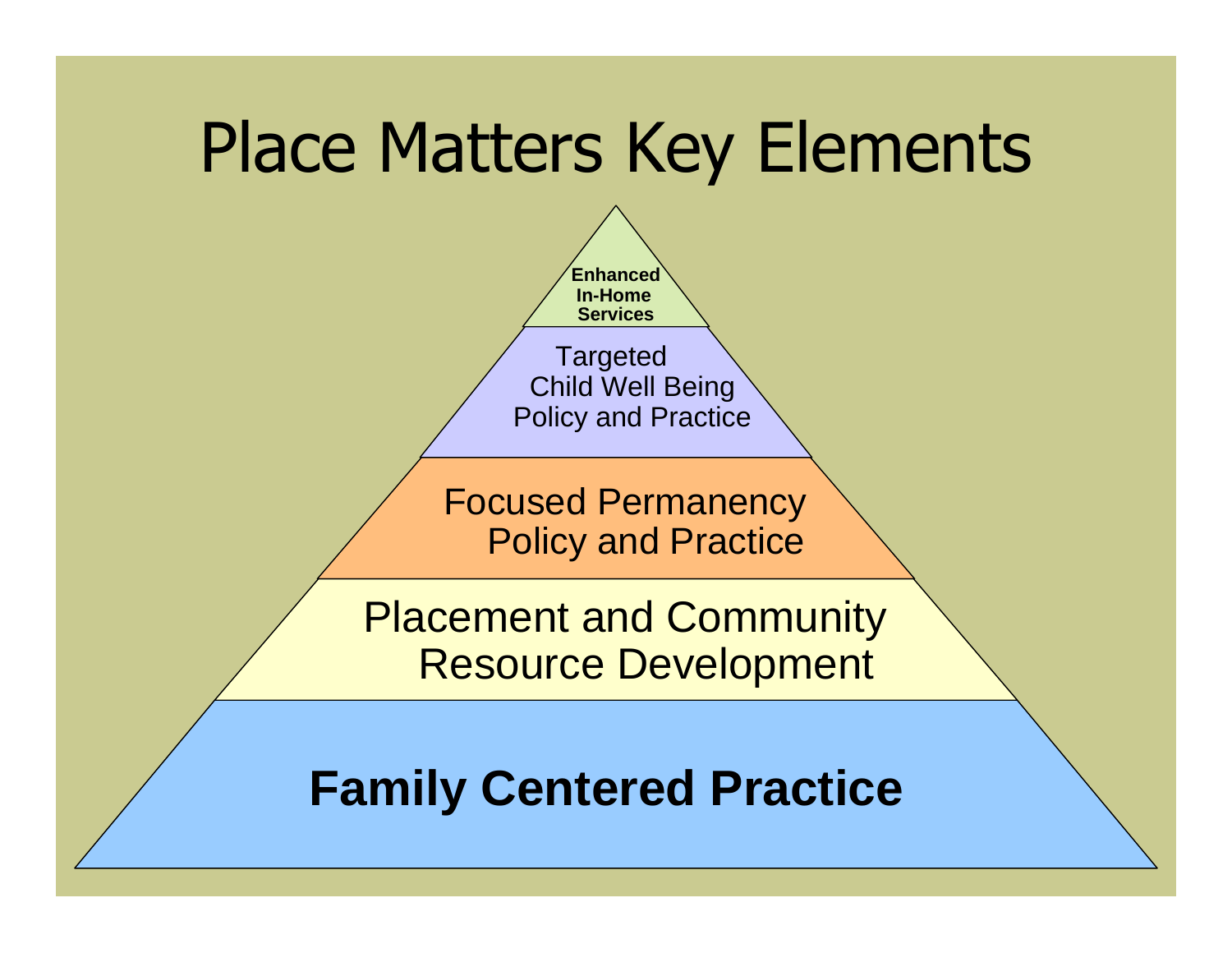# In-Home Services Workgroup

- Objectives:
	- – Assessed the feasibility of risk and safety based in-home service delivery
	- –– Evaluated staffing needs for new system
- Membership
	- –– SSA program staff
	- –– LDSS leadership
	- NRC for Child Protective Services
	- –University of Maryland School of Social Work



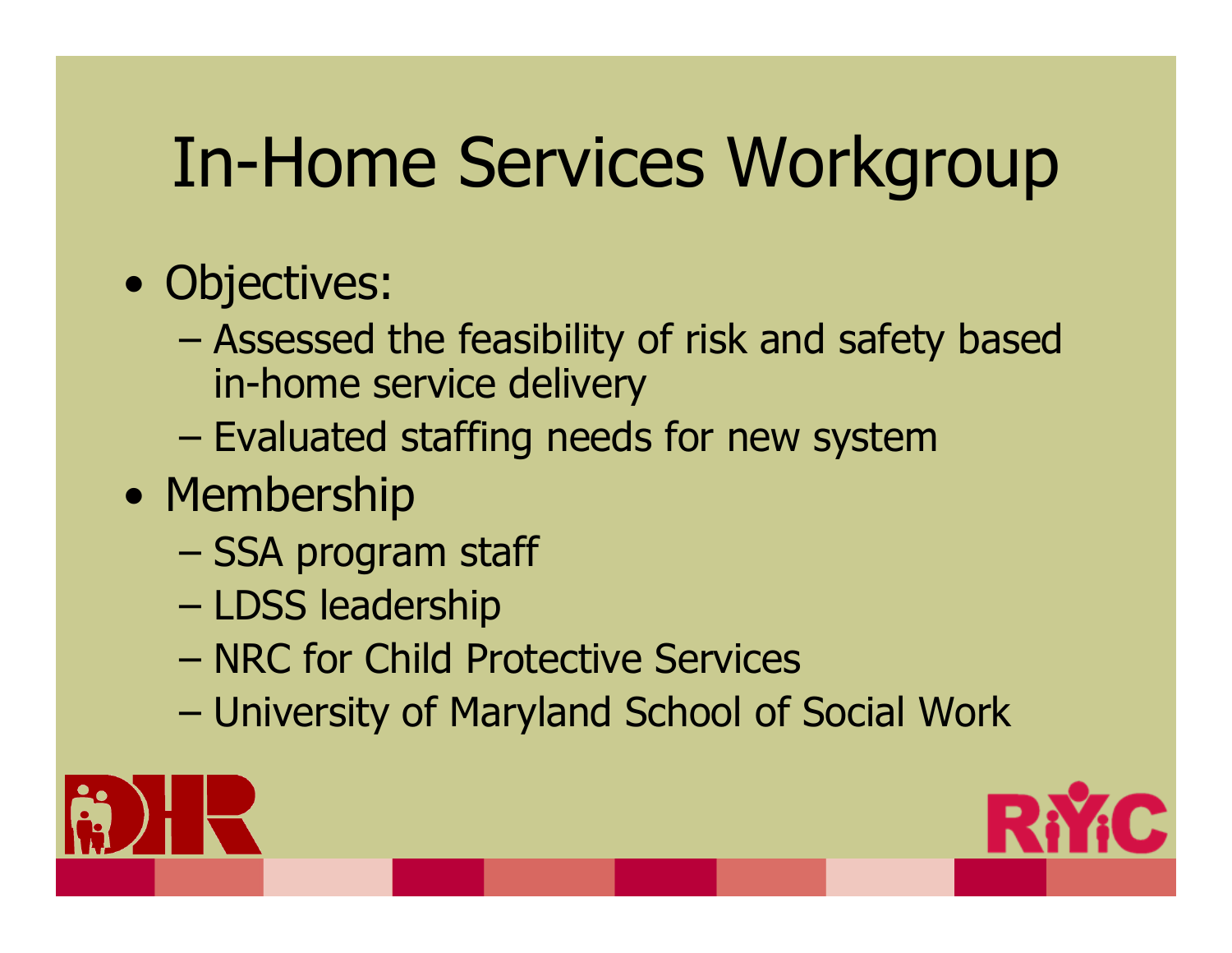# Approach

- 1. Defined safety/risk categories
- 2. Defined levels of service
- 3. Assigned safety/risk categories to level of service
- 4. Calculated caseloads
- 5. Estimated staffing needs
- 6. Used estimates in budget requests and local staffing allocations



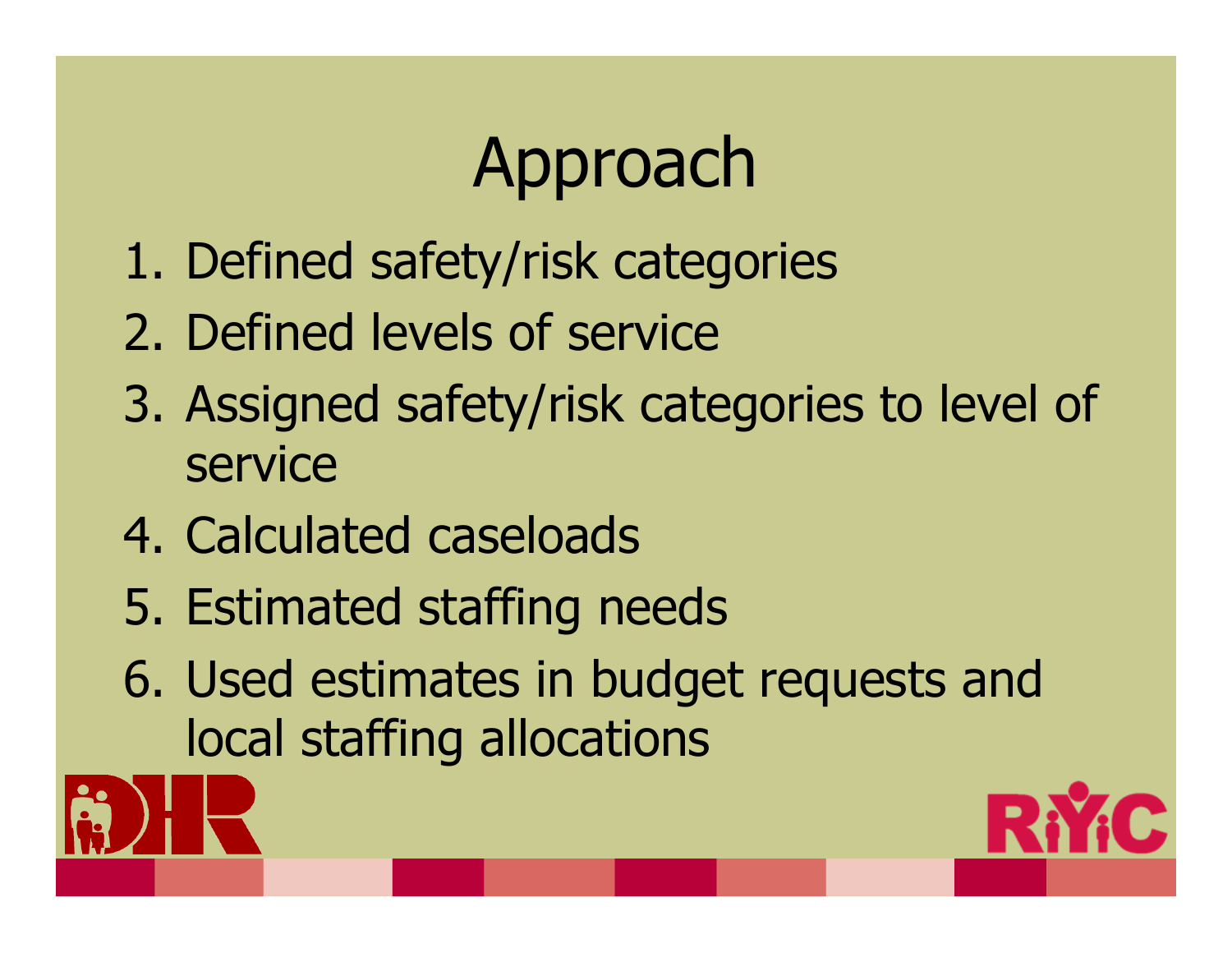# Maryland SAFE-C

#### • Description

- – Assessment of 19 safety influences that if present, suggest possible harm now or in the immediate future
- –– Leads to an in-home safety plan or decision for out-of-home placement if the plan will not address safety influences with the child at home



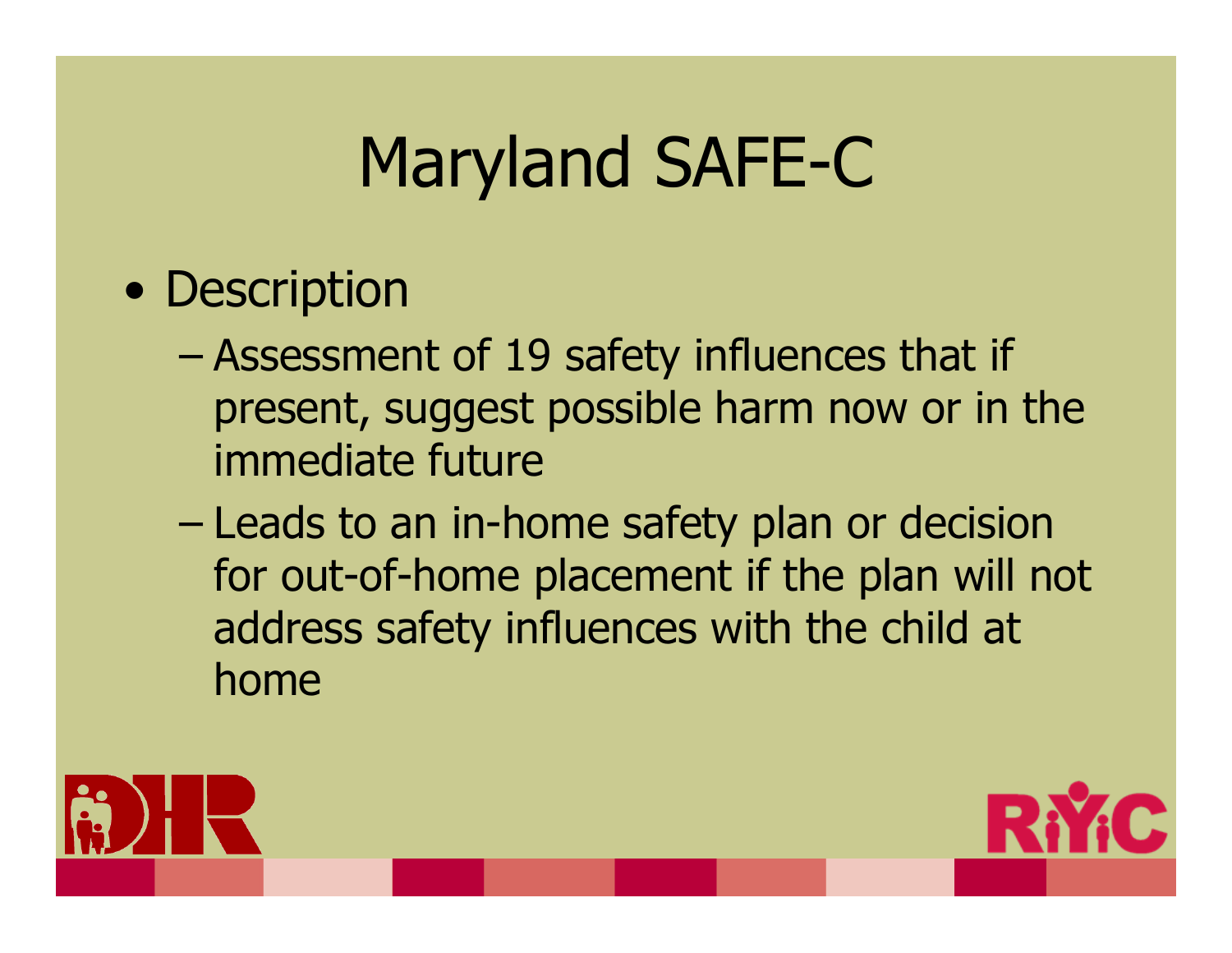# Safety Categories

| Level                        | <b>Description</b>                                                                                                                                                                                                 |
|------------------------------|--------------------------------------------------------------------------------------------------------------------------------------------------------------------------------------------------------------------|
| <b>Unsafe</b>                | At least one safety threat identified without<br>a safety plan in place;<br>· immediate danger in OOH placement,<br>• caregiver will not agree to safety plan,<br>• danger cannot be addressed with safety<br>plan |
| <b>Conditionally</b><br>Safe | At least one safety threat identified with<br>safety plan in place                                                                                                                                                 |
| <b>Safe</b>                  | No identified safety threats                                                                                                                                                                                       |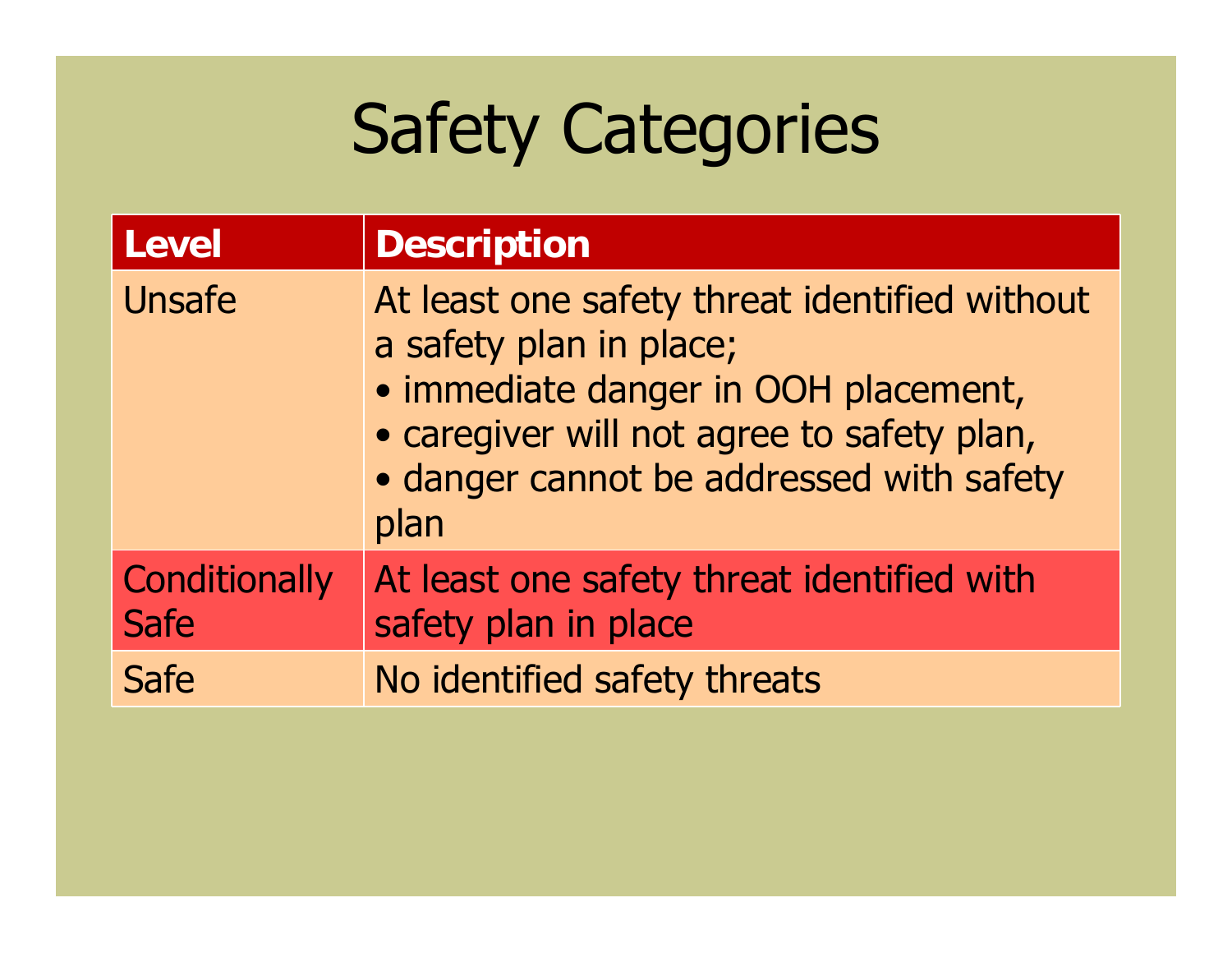#### Maryland Family Risk Assessment

#### • Description

- – Assessment of factors that if present, may indicate the likelihood of child maltreatment in the future
- – Assesses five domains: child, caretakers, family, ecological environment, maltreatment



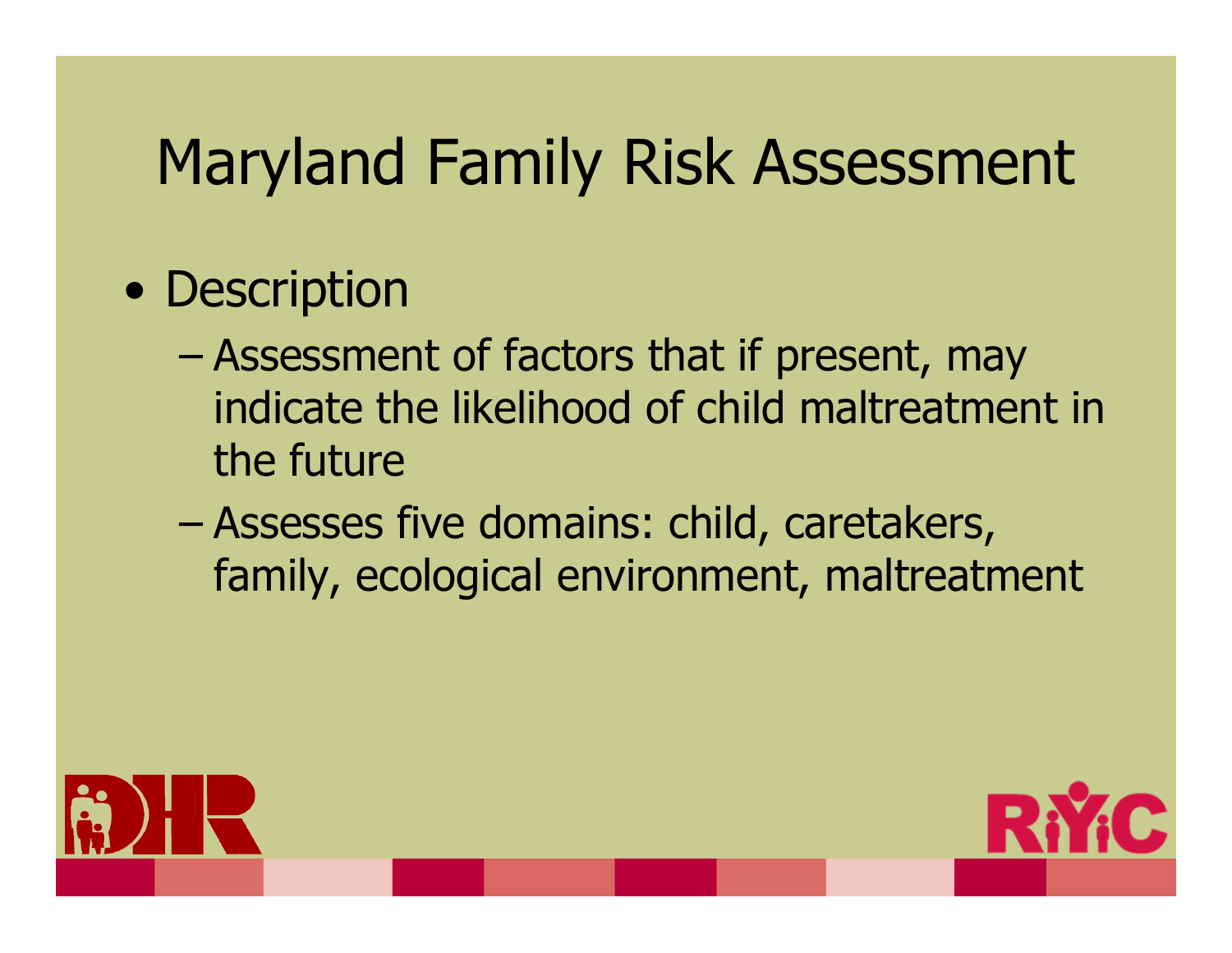## Risk Categories

| <b>Level</b>    | <b>Description</b>                                                                                                  |
|-----------------|---------------------------------------------------------------------------------------------------------------------|
| High            | Extensive negative family conditions and<br>circumstances are present and influencing<br>family functioning         |
| <b>Moderate</b> | Even distribution of positive and negative<br>conditions and circumstances; negative<br>influences are serious      |
| Low             | More positive than negative conditions and<br>circumstances; negative influences are low<br>to moderate seriousness |
| <b>None</b>     | Generally positive family conditions and<br>circumstances; negative conditions are low<br>to none                   |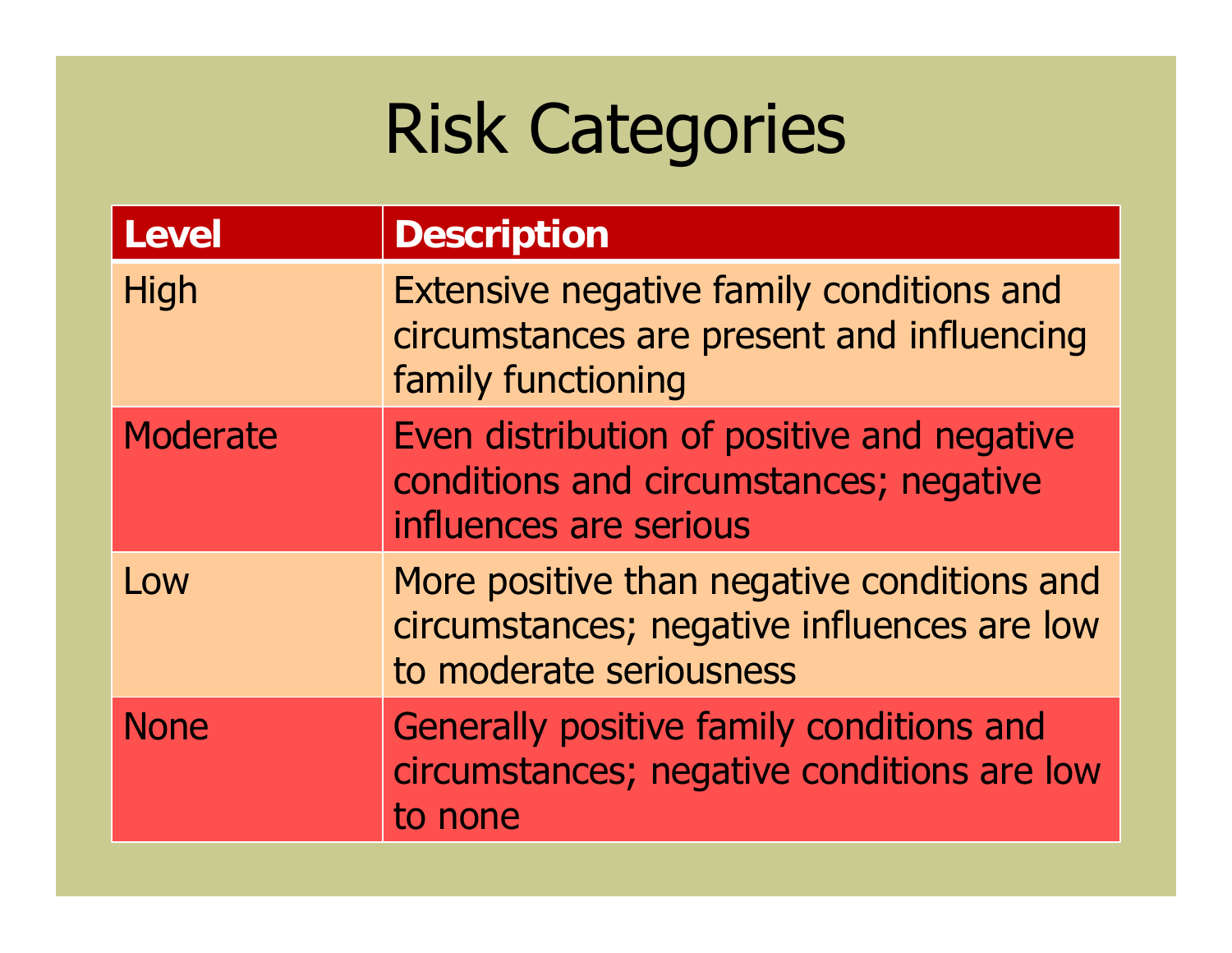### Levels of Service

| Level                     | <b>Description</b>                               | <b>Caseload</b> |
|---------------------------|--------------------------------------------------|-----------------|
| 1 Intensive               | Minimum 3 hours face-to-<br>face time per week   | 1:6             |
| 2 Placement<br>Prevention | Minimum 1.5 hours face-to-<br>face time per week | 1:12            |
| 3 Stabilization           | Minimum 1 hour face-to-<br>face per week         | 1:15            |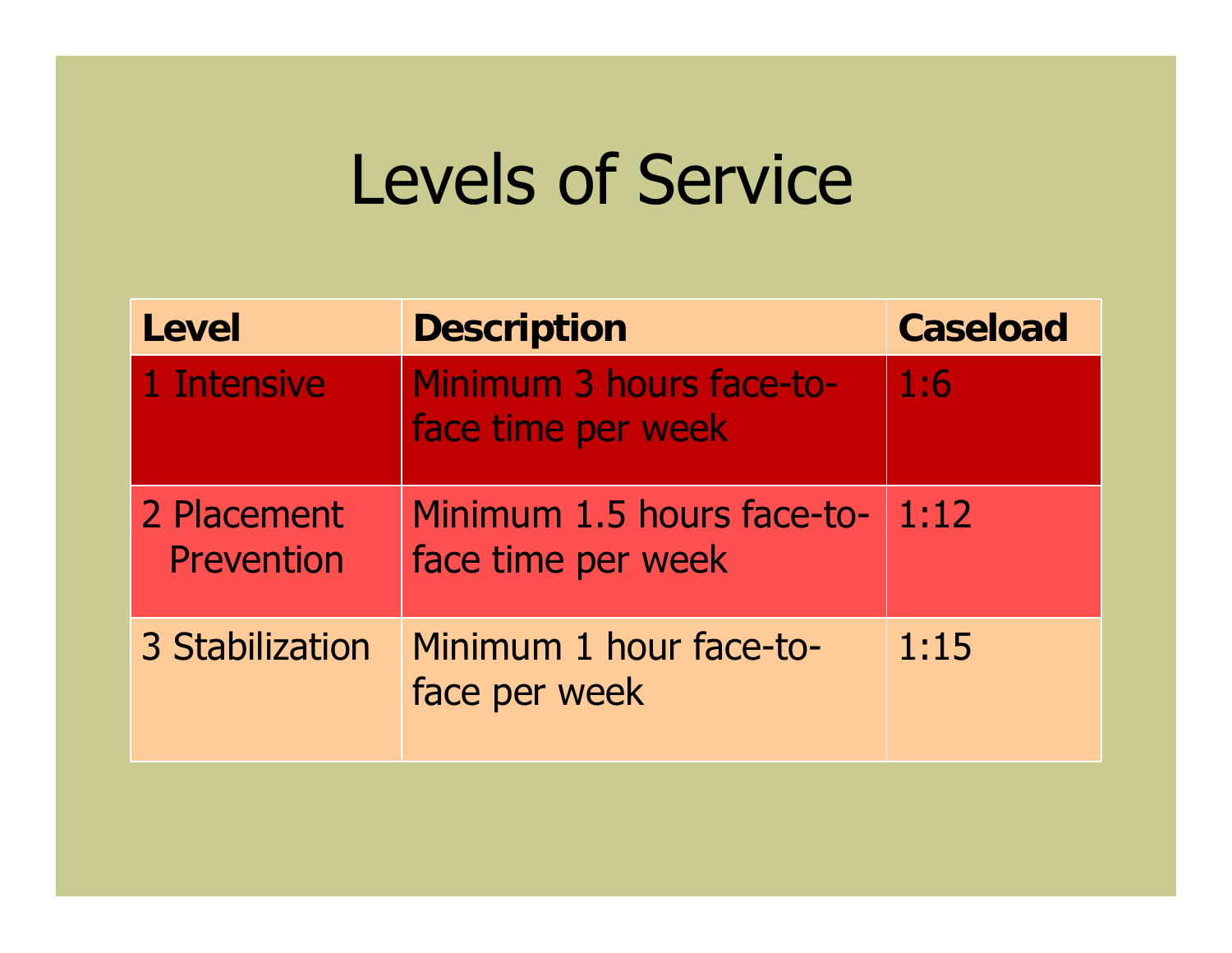## Assignment to Service Levels

|                       | <b>High Risk</b> | Moderate<br><b>Risk</b> | Low Risk | No Risk |
|-----------------------|------------------|-------------------------|----------|---------|
| Unsafe                | Level 1          |                         |          |         |
| Conditionally<br>Safe | Level 2          |                         |          |         |
| <b>Safe</b>           |                  |                         | Level 3  |         |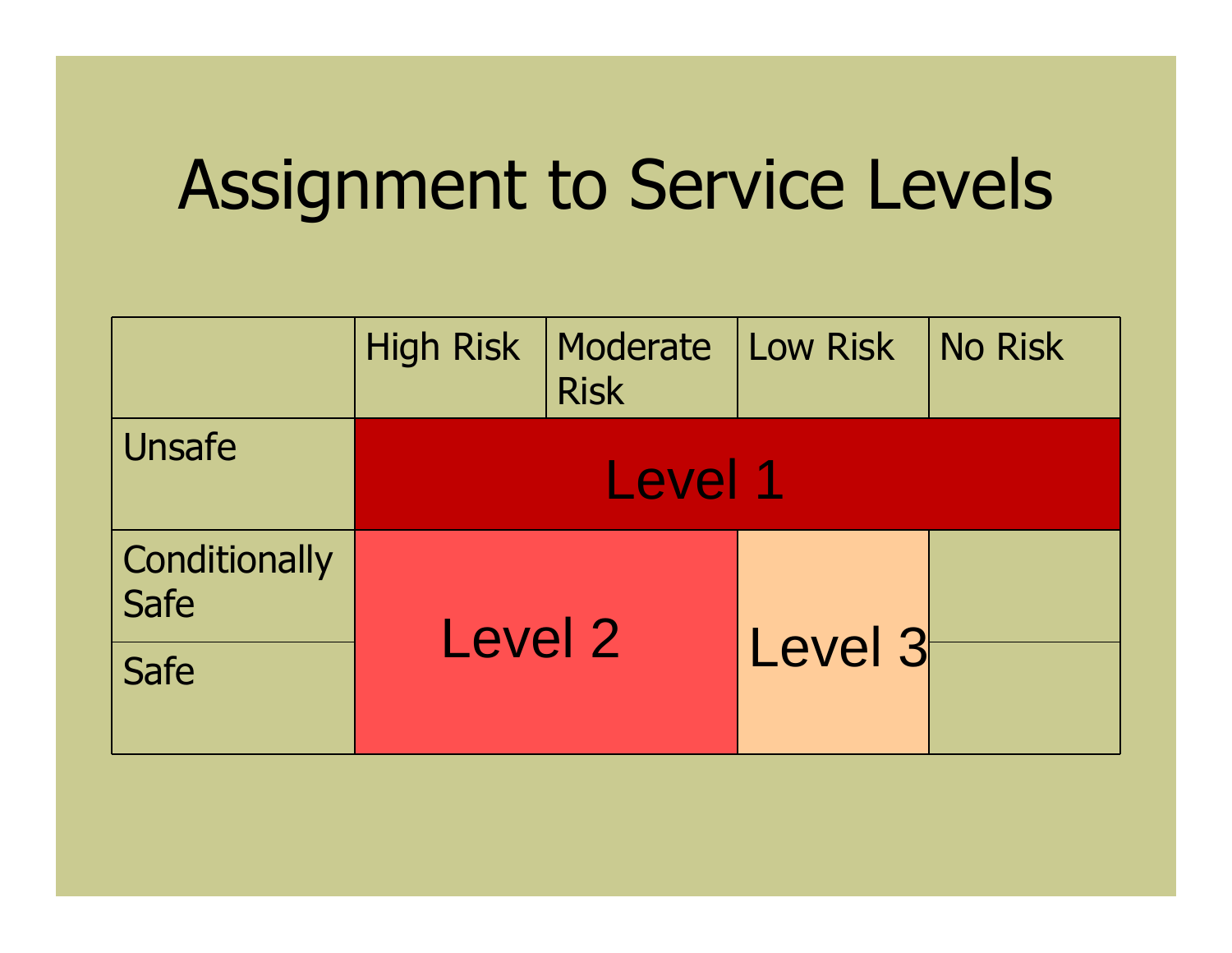# Calculation of Staffing Needs

- $\bullet$ • Data on risk and safety assessments on all in-home service cases and cases in investigations as of March 08 were classified based on safety and risk ratings
	- – Used Maryland CHESSIE system and special data request to all 24 jurisdictions to verify entries and ratings
- $\bullet$ Cases were classified by 3 levels



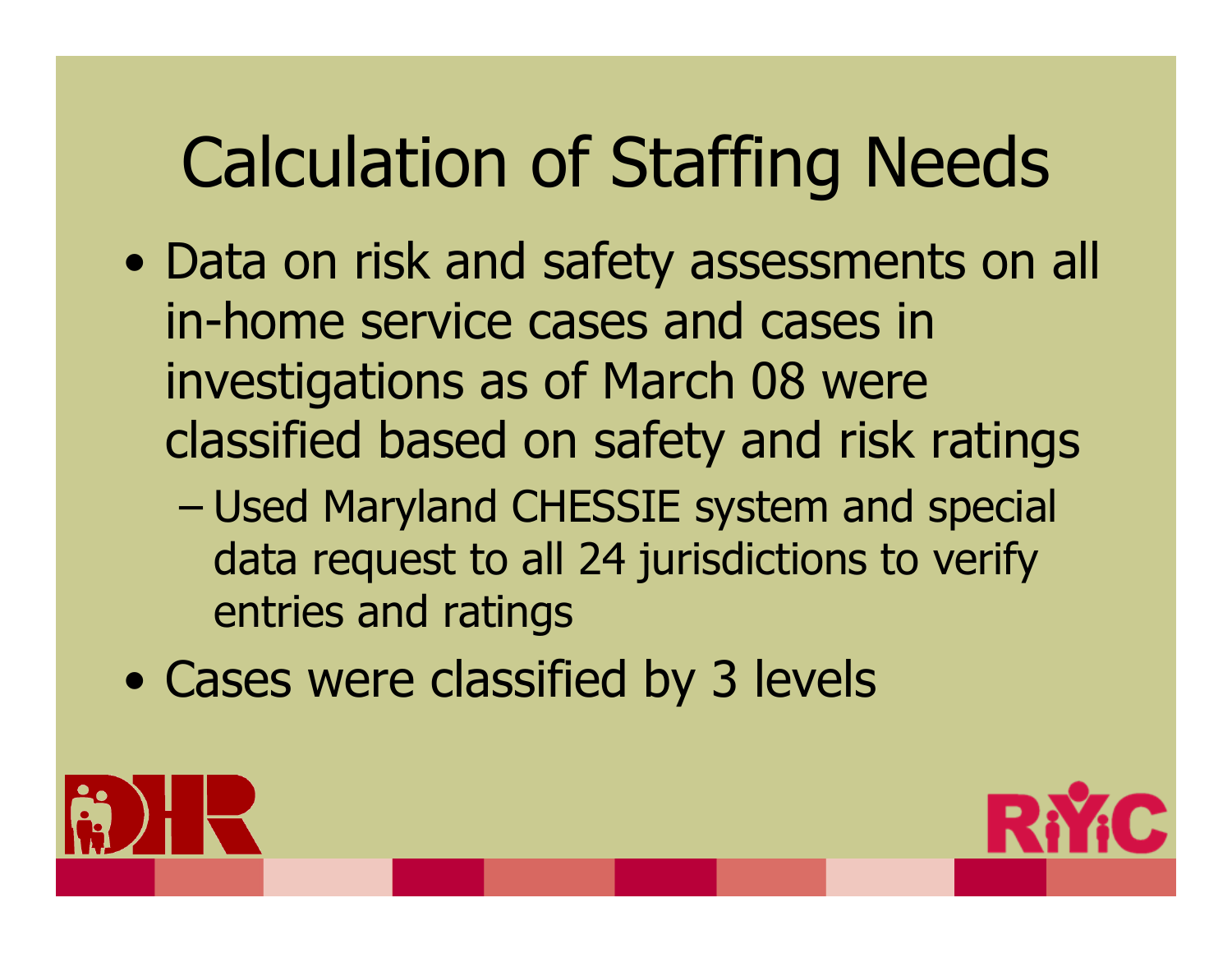| In home Services Analysis |              |               |  |  |
|---------------------------|--------------|---------------|--|--|
|                           | $\mathsf{n}$ | $\frac{0}{0}$ |  |  |
| Level 1                   | 166          | 3.8           |  |  |
| Level 2                   | 1,975        | 45.5          |  |  |
| Level 3                   | 1,440        | 33.2          |  |  |
| Safe-No risk*             | 611          | 14.1          |  |  |
| <b>Missing</b>            | 144          | 3.3           |  |  |
| <b>Total</b>              | 4,336        | 100           |  |  |

\*e.g., children/families referred from other systems, e.g., mental health, courts (Excluded from child welfare staffing need estimates)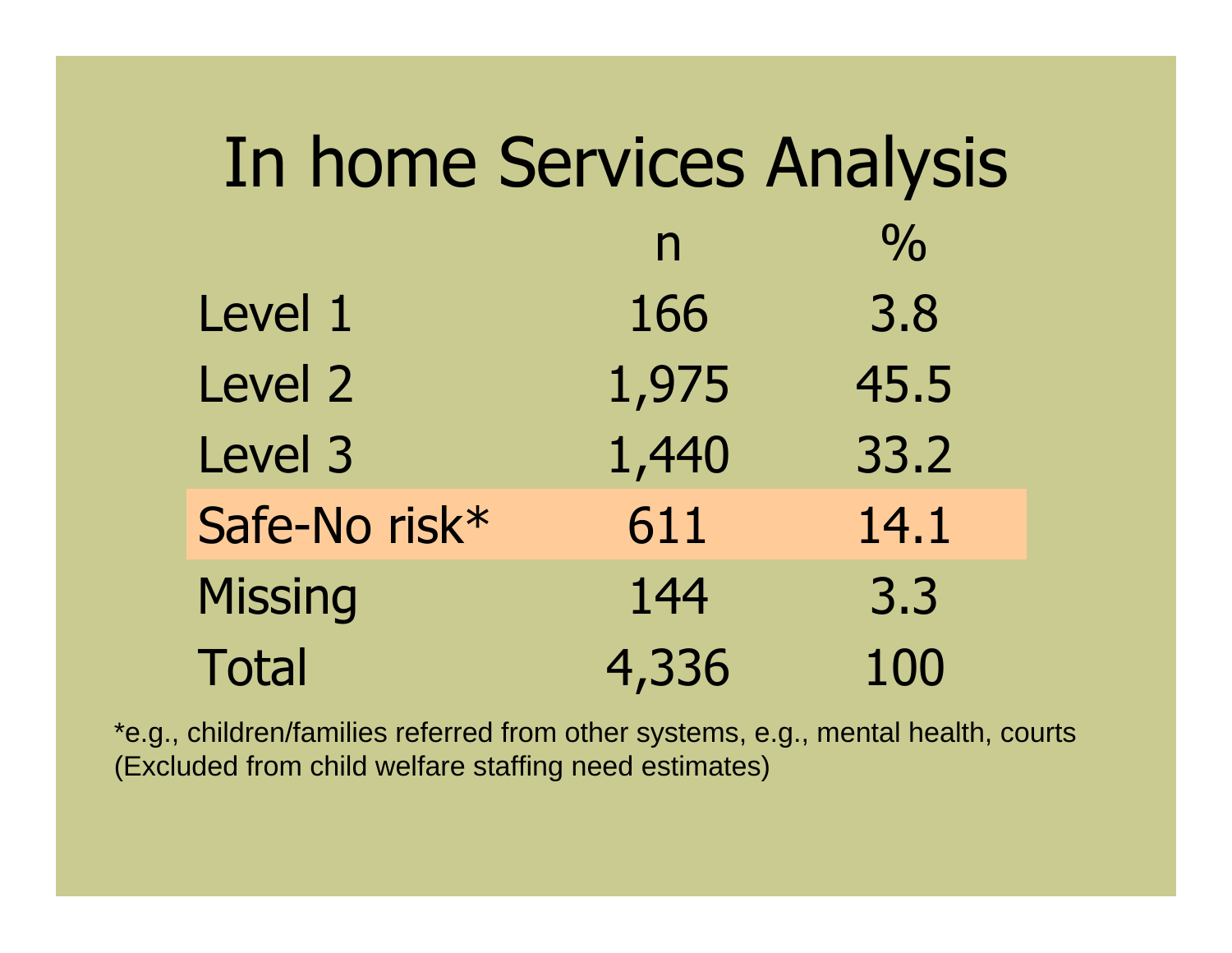#### Investigations at L1 & L2 n $\frac{0}{0}$ Level 1 & Level 2\* 513 26.7 Total 1,919 100

\* High Likelihood of opening for in-home services



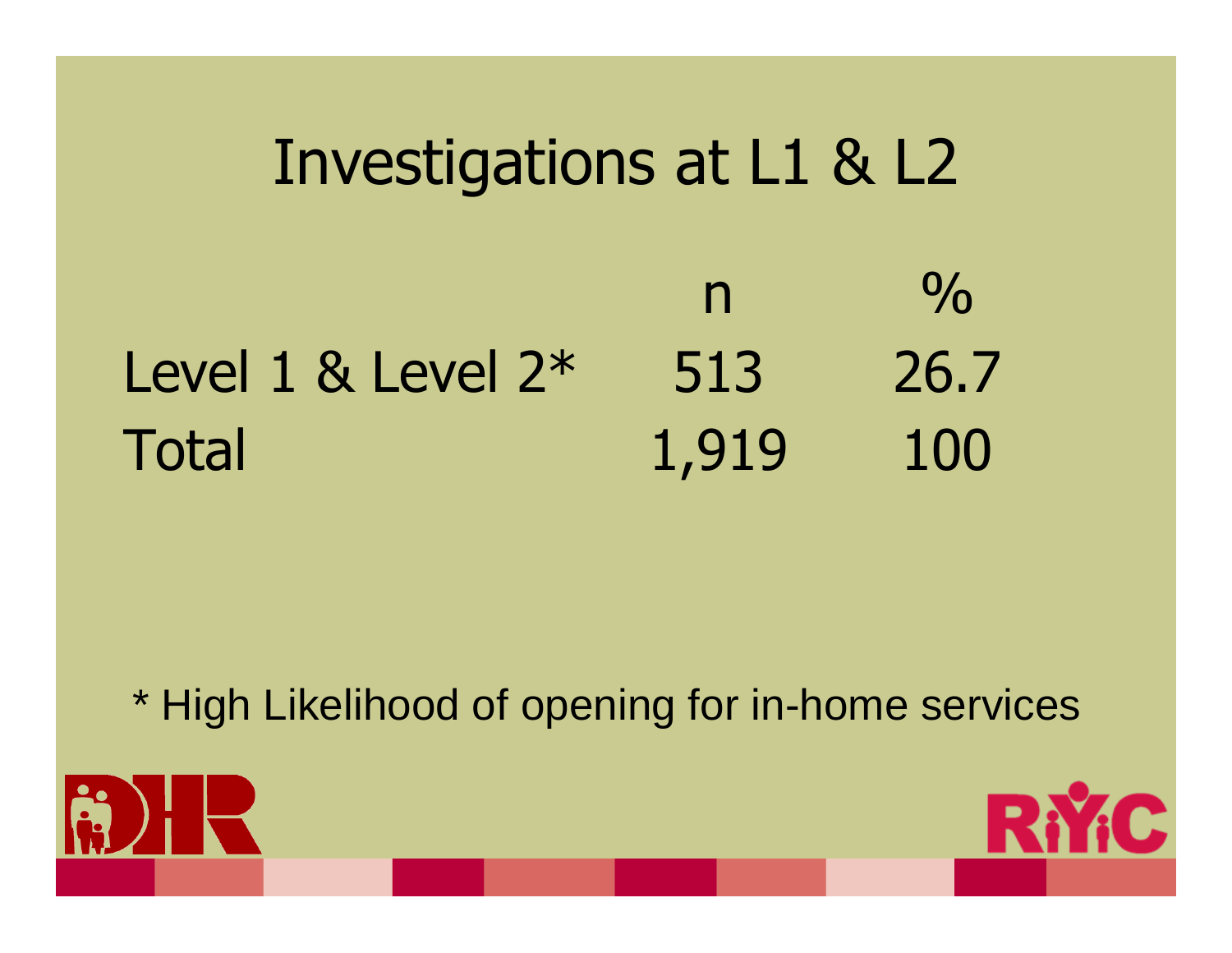Dealing with Missing Data Large amount of missing CHESSIE data – 53% complete in-home data – 63% complete in investigations data 1.Request for completion improved data – 85% complete in in-home data – 87% complete in investigation data 2.Calculated inflation factor based on hand count data to extrapolate from CHESSIE –Inflation factor ranged from 1.0 to 2.0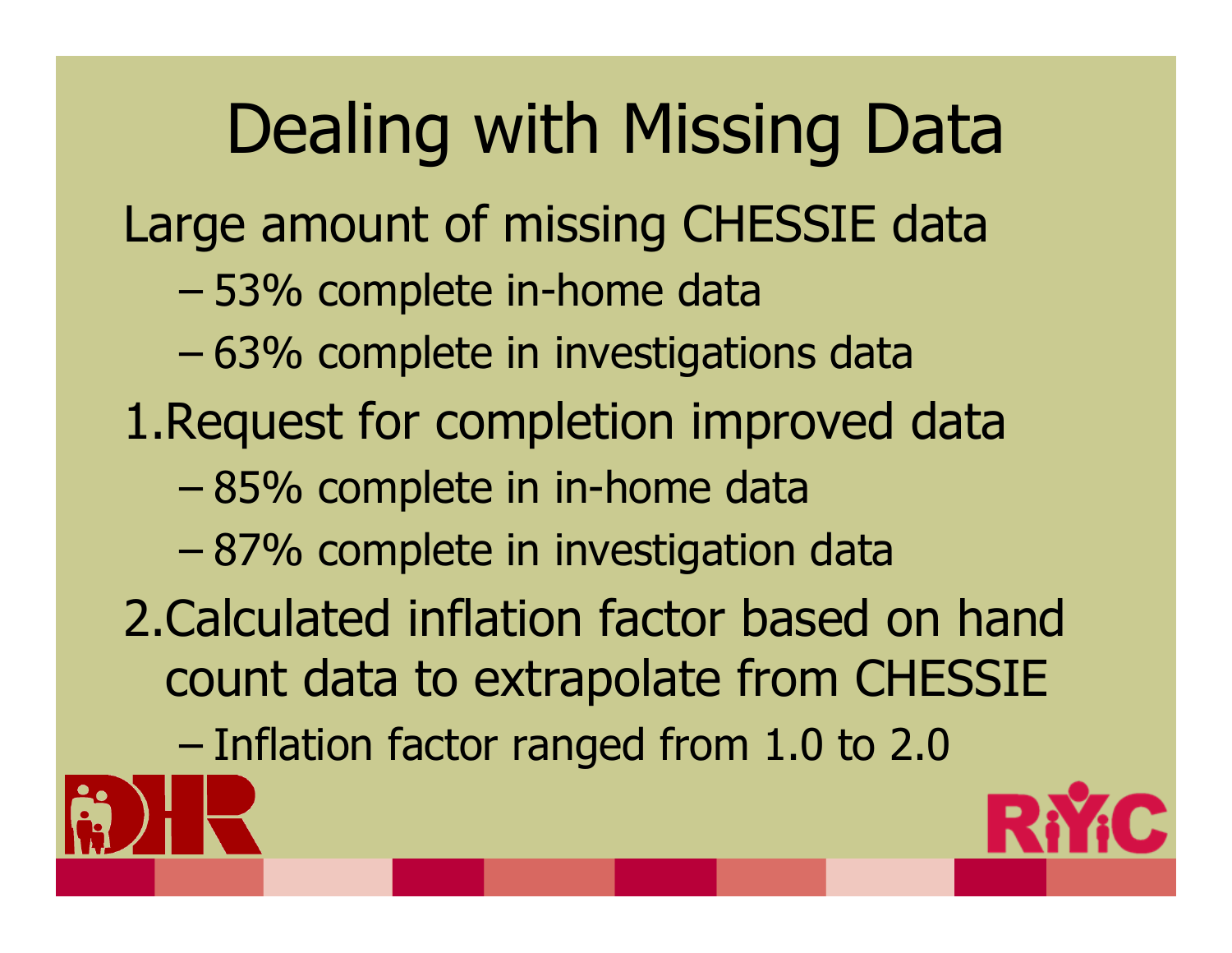### Calculating Staffing Needs

#### $\Sigma_{\textsf{Caseload Ratios}} = n_{\textsf{L1}} + n_{\textsf{L2}} + n_{\textsf{L3}}$ 6 12 1 5

#### $\Sigma_{\rm Service~Hours}$ =  $5.17$ n $_{\rm L1}$  + 2.58n $_{\rm L2}$  + 2.07n $_{\rm L3}$ 31



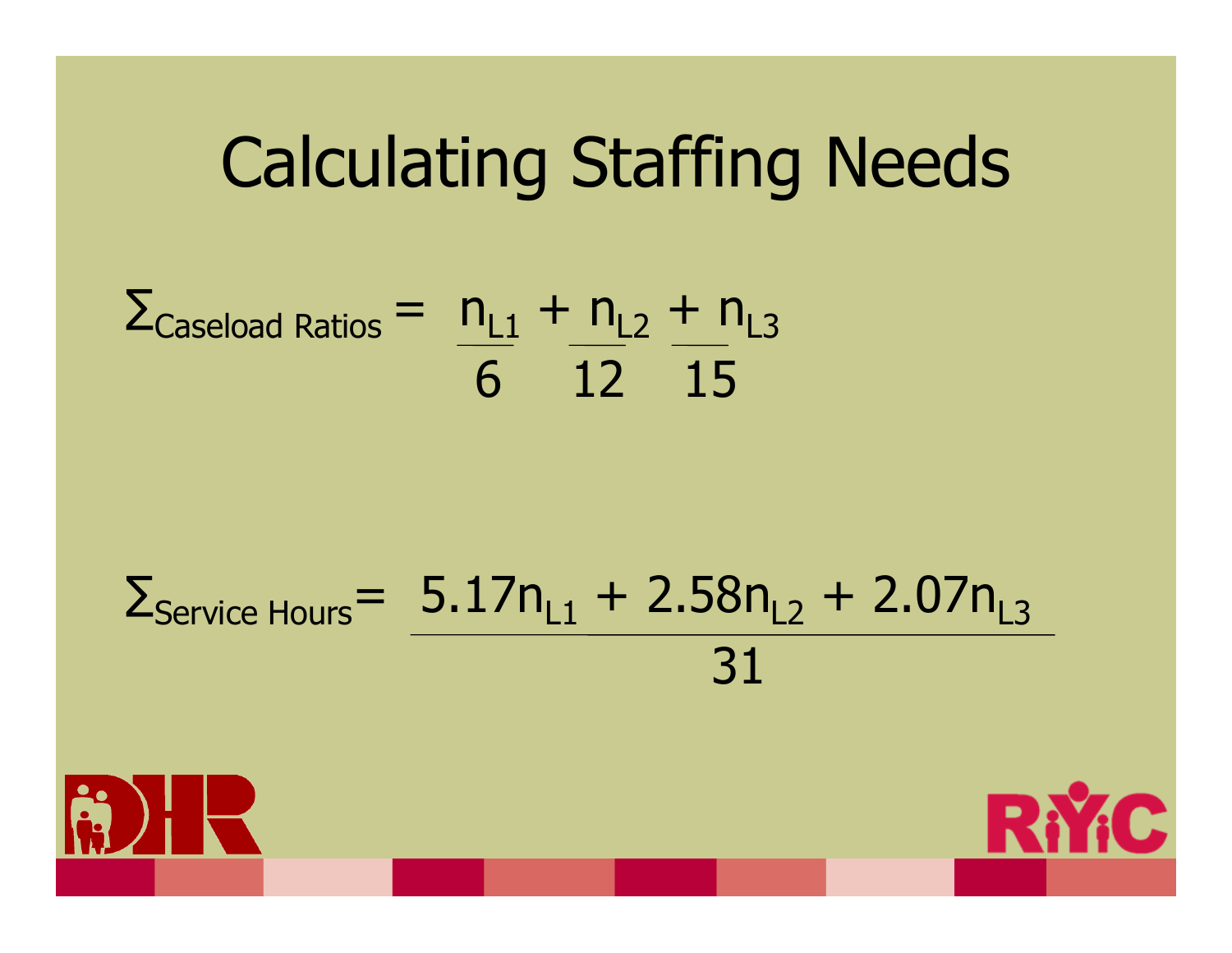## Calculating Staffing Needs



#### $\Sigma_{\rm Service~Hours}$ =  $5.17$ n $_{\rm L1}$  + 2.58n $_{\rm L2}$  + 2.07n $_{\rm L3}$ 31



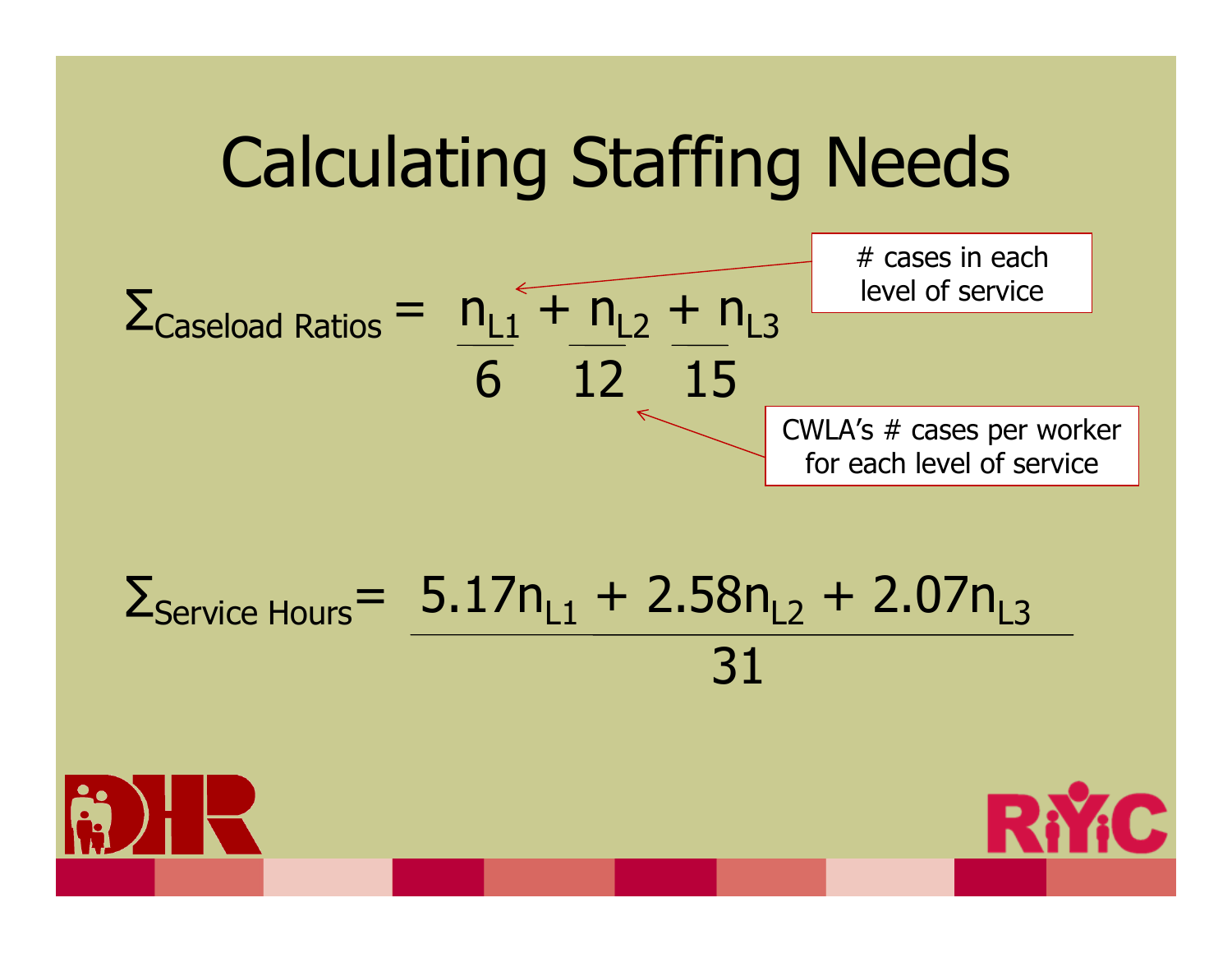## Calculating Staffing Needs



# hours of service per week for each level of service

#### $\Sigma_{\rm Service~Hours}$ =  $5.17$ n $_{\rm L1}$  + 2.58n $_{\rm L2}$  + 2.07n $_{\rm L3}$

Total # intervention hours per worker per work week

 $31$ 

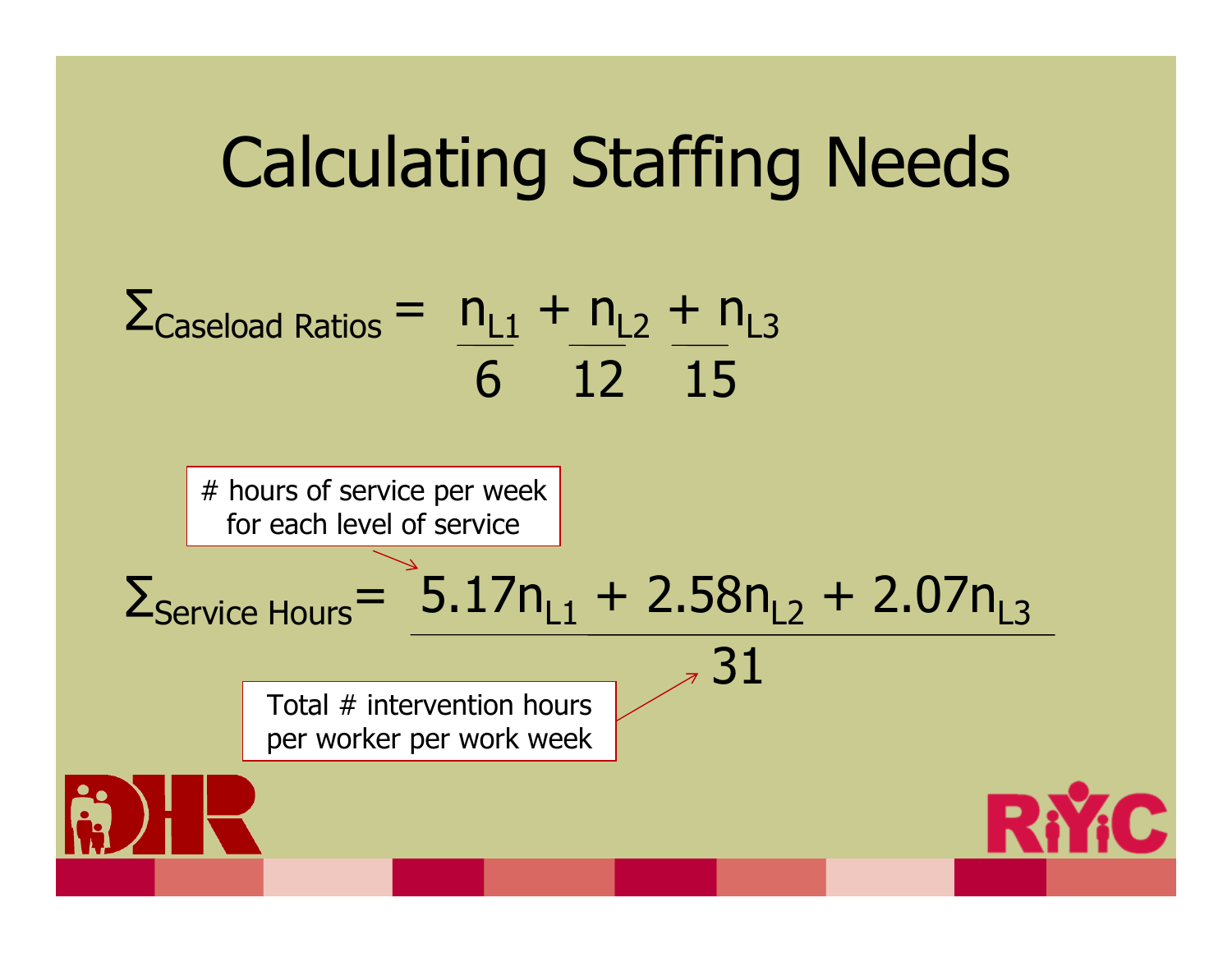## Assumptions of Analysis

- $\bullet$ • Staffing needs are based on the staff needed to serve all cases in 1 month
- Assumes a full month of service if a jurisdiction needs a partial staff member, calculations were rounded up
- The number of current in-home staff was provided by local departments



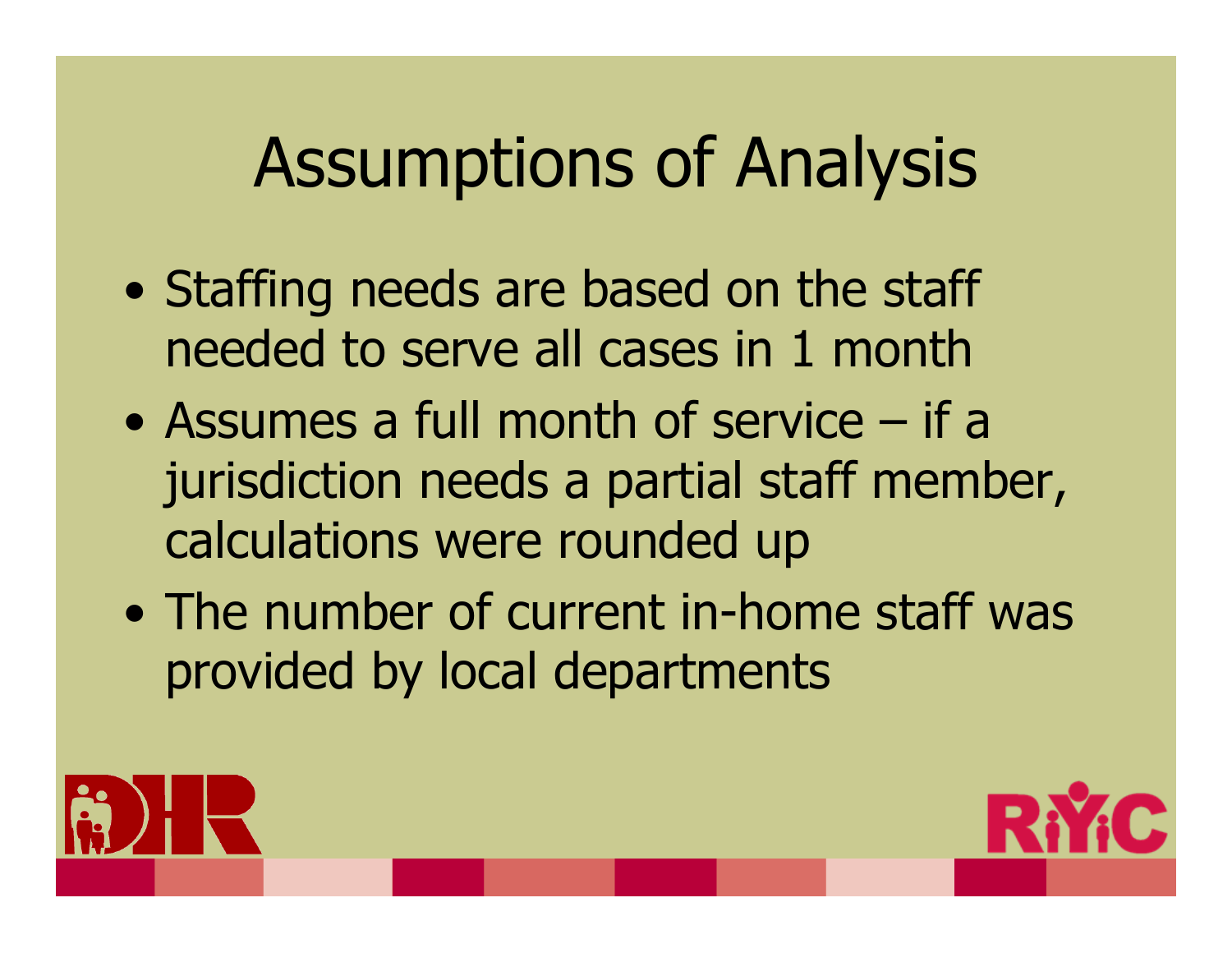# Calculations of Hours Available

- $\bullet$  CWLA recommended standards guided the weights for each level
- $\bullet$ • The number of staff needed to provide the total hours of service needed each week per category assumes that staff have 31 hours per week for client contact/resource management
- $\bullet$  6.2 hours per day for 21 working days per month was used as the standard



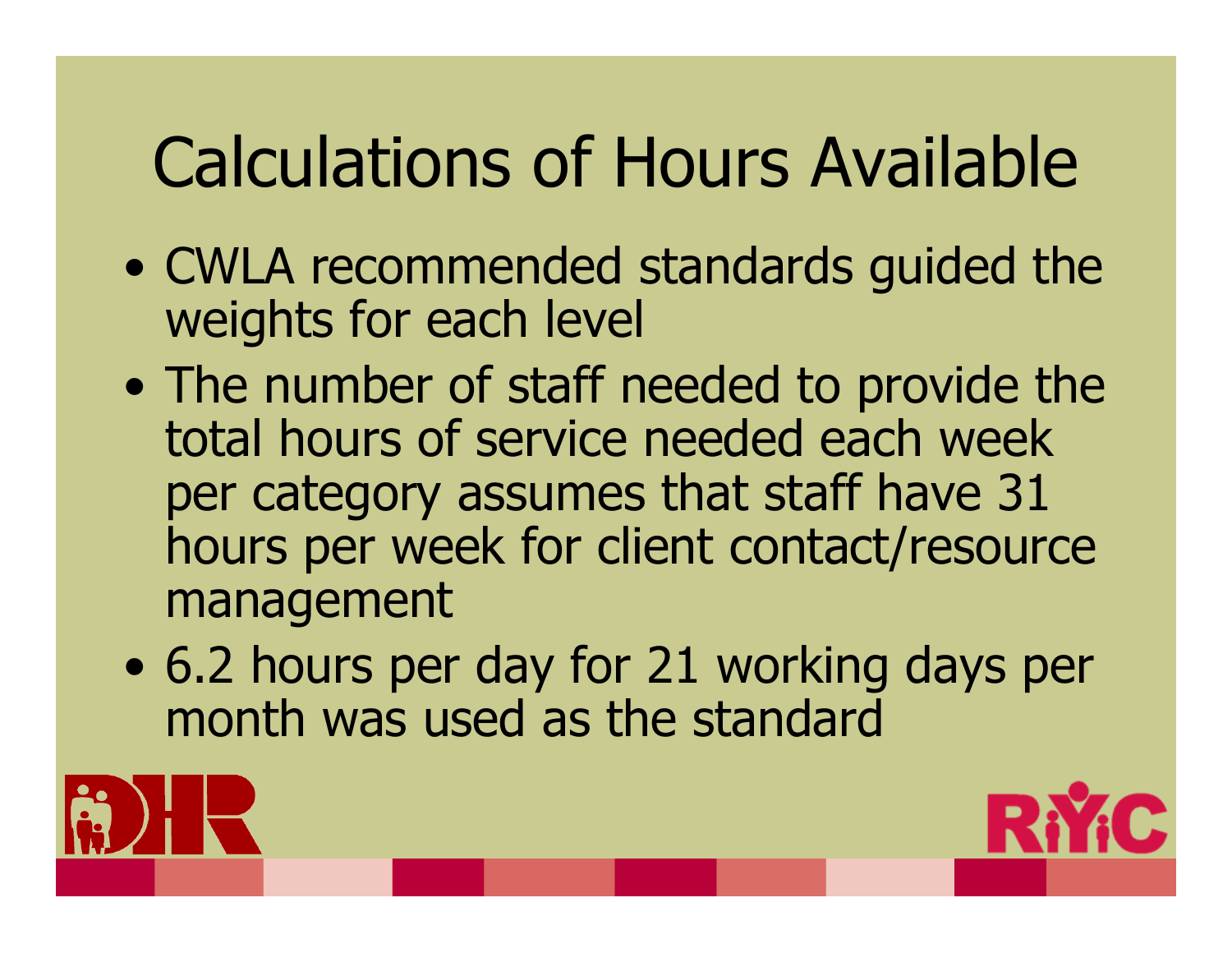## Results

- 341 in-home services workers are needed to provide the level of effort their risk/safety score required
- An additional 62 in-home services workers will be needed to serve incoming investigations



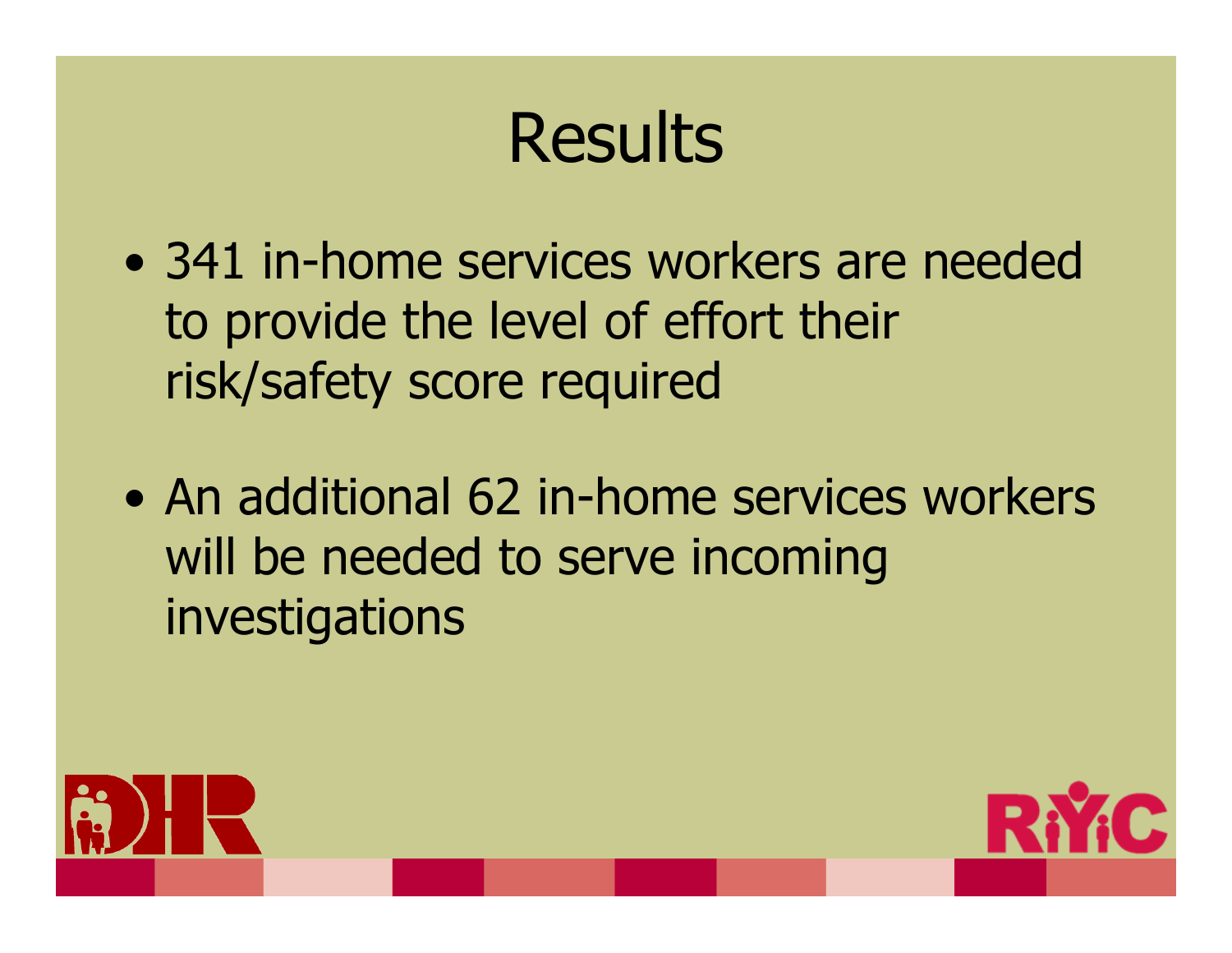# Estimated Needs vs. Current Staffing

- $\bullet$ • Maryland needs 403 in-home services workers to provide risk and safety based services by CWLA's caseload ratios
- $\bullet$ • Maryland has 295.25 in-home services staff – 108 fewer than needed to meet CWLA standards
- $\bullet$  Discrepancies in local departments ranged from -8 to 43



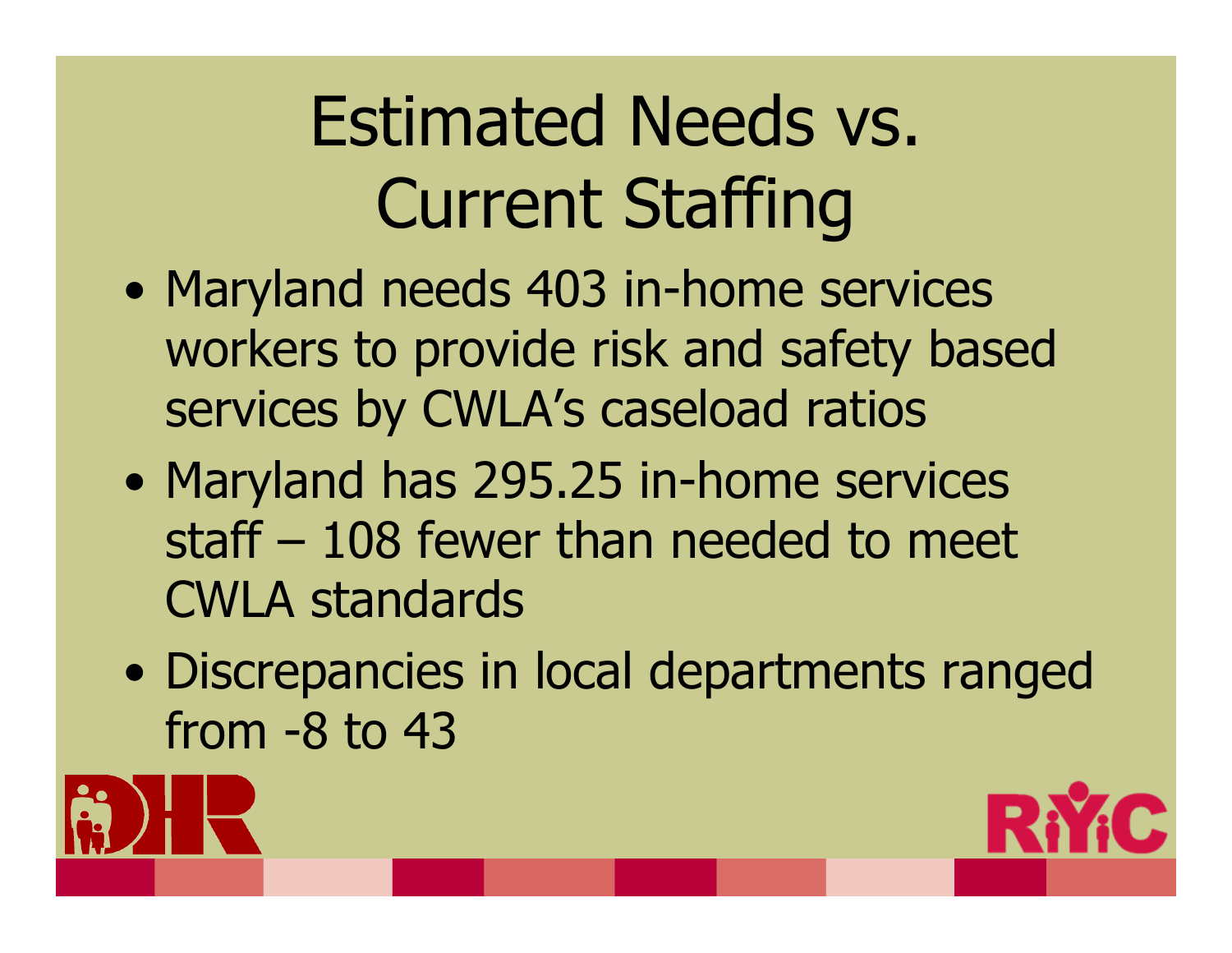#### Use of Data to Drive Staffing **Decisions**

- Maryland Plan to meet CWLA standards via combination of new staff and redeployed staff:
	- – 2010 state budget request included a staffing request to increase staff positions to match the need
	- Jurisdictions that appeared to be over-staffed were required to submit hiring exemptions to fill positions resulting in a pool of vacant positions when they were unable to justify replacements
	- – As vacant positions started to accumulate (due to over-staffing in some jurisdictions), vacant positions were allocated to jurisdictions with the greatest need



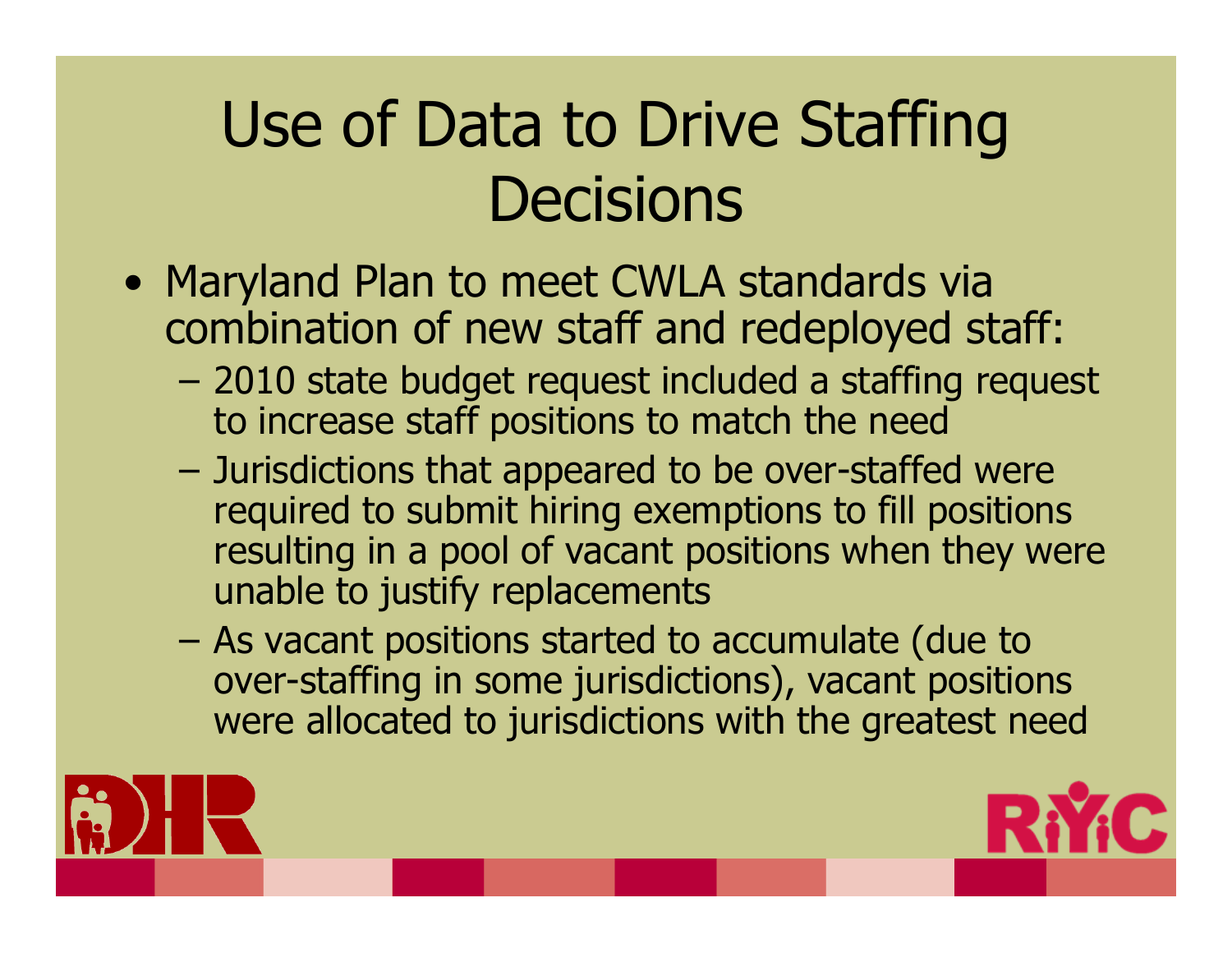## **Limitations**

- $\bullet$  This was a preliminary effort that could be flawed if workers have inconsistently applied safety and risk assessments within and across jurisdictions
- $\bullet$  Evolving implementation of MD-CHESSIE and the need to use hand-count adjustments could have increased error in the calculations



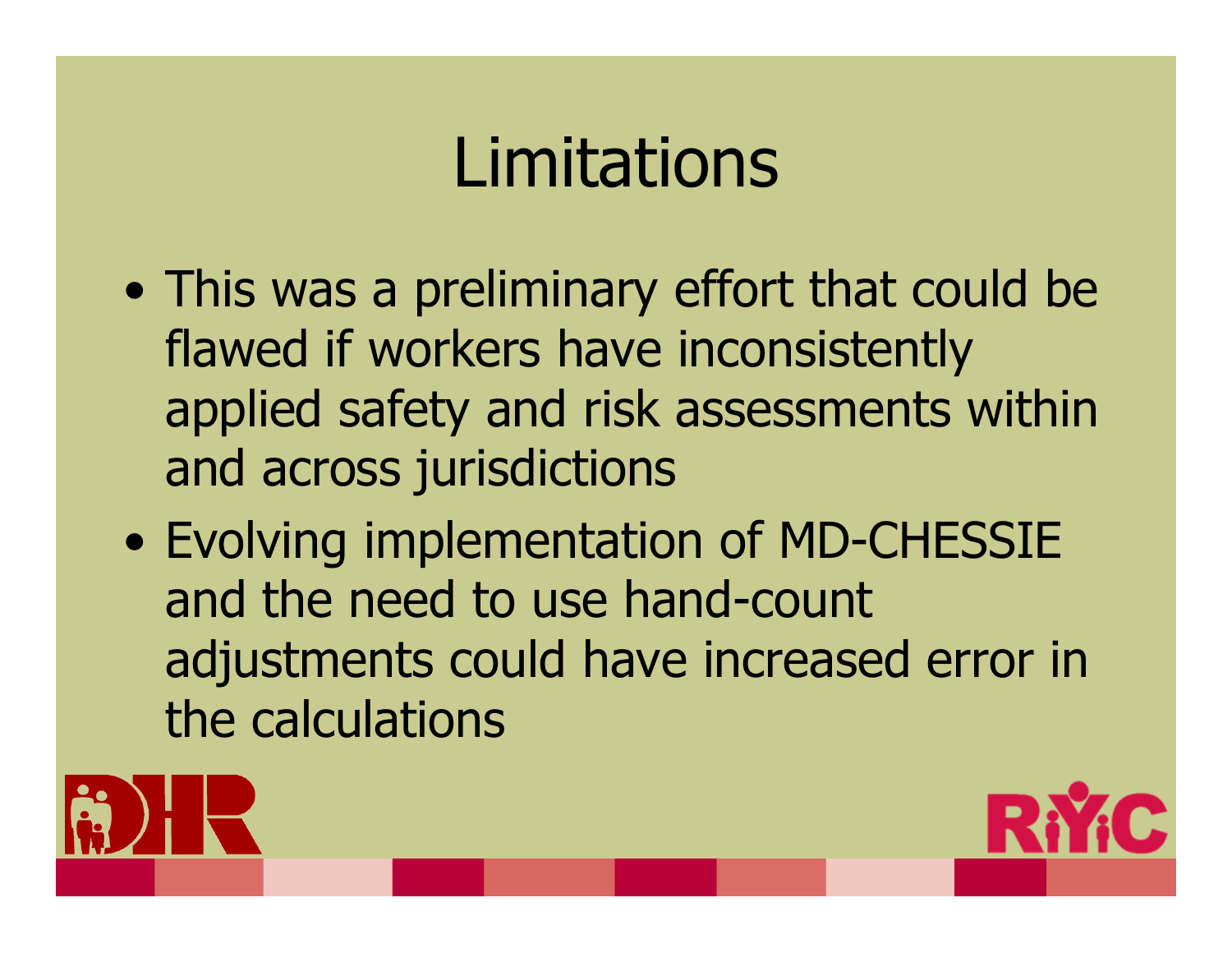## Future Directions

- $\bullet$ • Repeat the analysis on a regular basis, refining the calculation as needed
- Use information to inform the need for enhanced safety and risk training
- $\bullet$ • Begin to compare whether caseload size matched to case type influences any better child safety and permanency outcomes (prevention of placement)



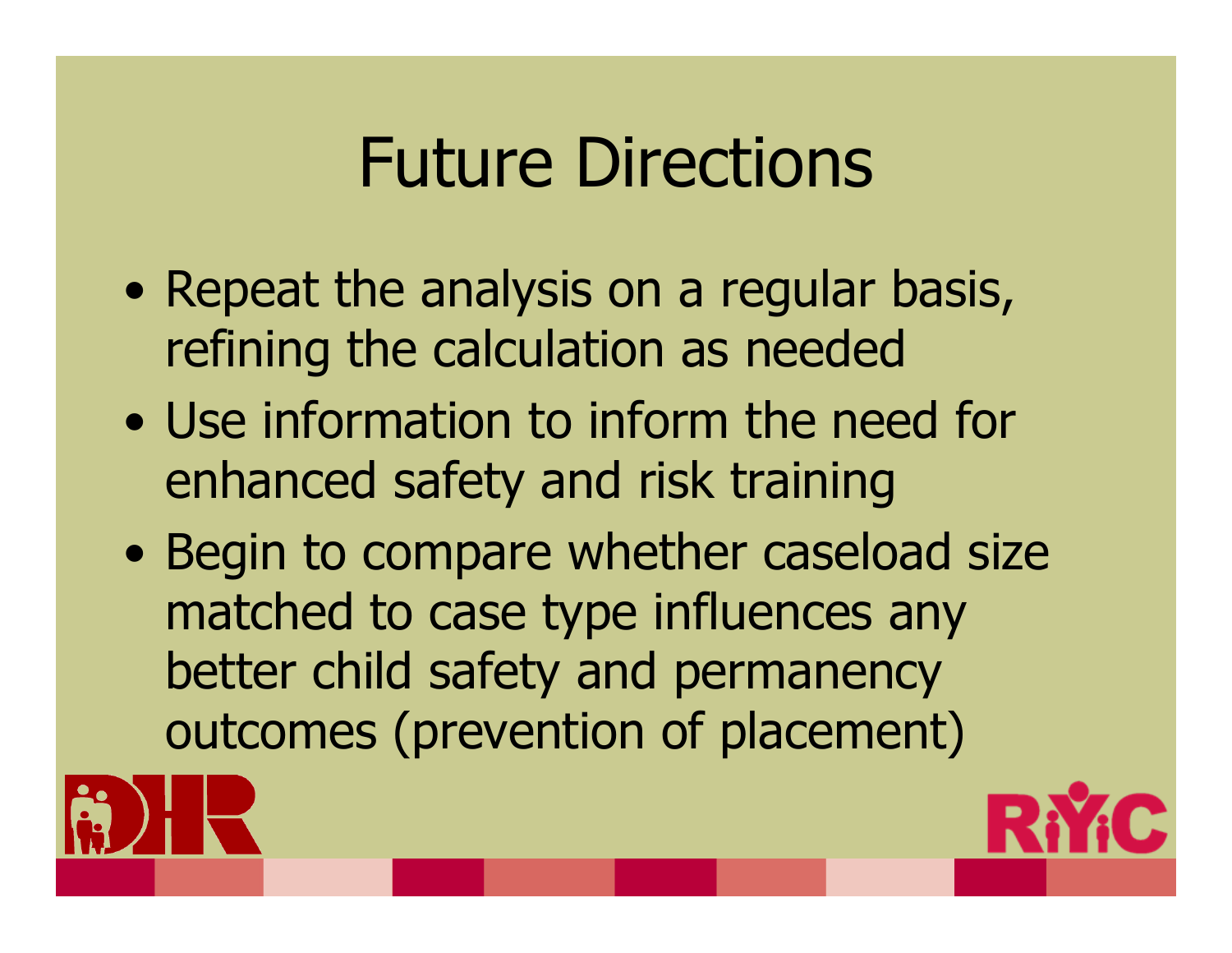#### Home > Ruth H. Young Center for Families and Children



#### The Ruth H. Young Center for Families and Children

| SSW HOME   SITE MAP   CONTACT US   SIMS |
|-----------------------------------------|
| Search                                  |

Serving Families, Educating Practitioners, Generating Knowledge



To promote the safety, permanence and stability, and well-being of children, youth, and families in their communities through:

• education and training • research and evaluation • best practice service programs

#### **About Us**

**Education & Training** 

#### **Research & Evaluation**

Contact Us Director's Welcome Faculty & Staff **Our Mission** Partners & Funders

**Adult Service Training Child Welfare Academy Technical Assistance** Testimony Title IV-E Program **UMB SSW Courses** 

Child Welfare Research Community & School-based Research Family Connections **Publications & Products** Research Training **Systematic Reviews** 

#### **Best Practice Services**

Evidence-based Practice Blog **Family Connections Replication Grandparent Family** Connections

#### **News & Events**

Applications being accepted for Director of Child Welfare Academy

Family Connections named a Promising Program

Diane DePanfilis Testifies Before Maryland Legislators

Grandparents Graduate From a **Life Skills Class** 

Family Connections recognized as **Promising Practice** 

New Reports Released

#### **Check the RYC Web site for more information:**

**Check back on the web site for more results**[www.family.umaryland.edu](http://www.family.umaryland.edu/)